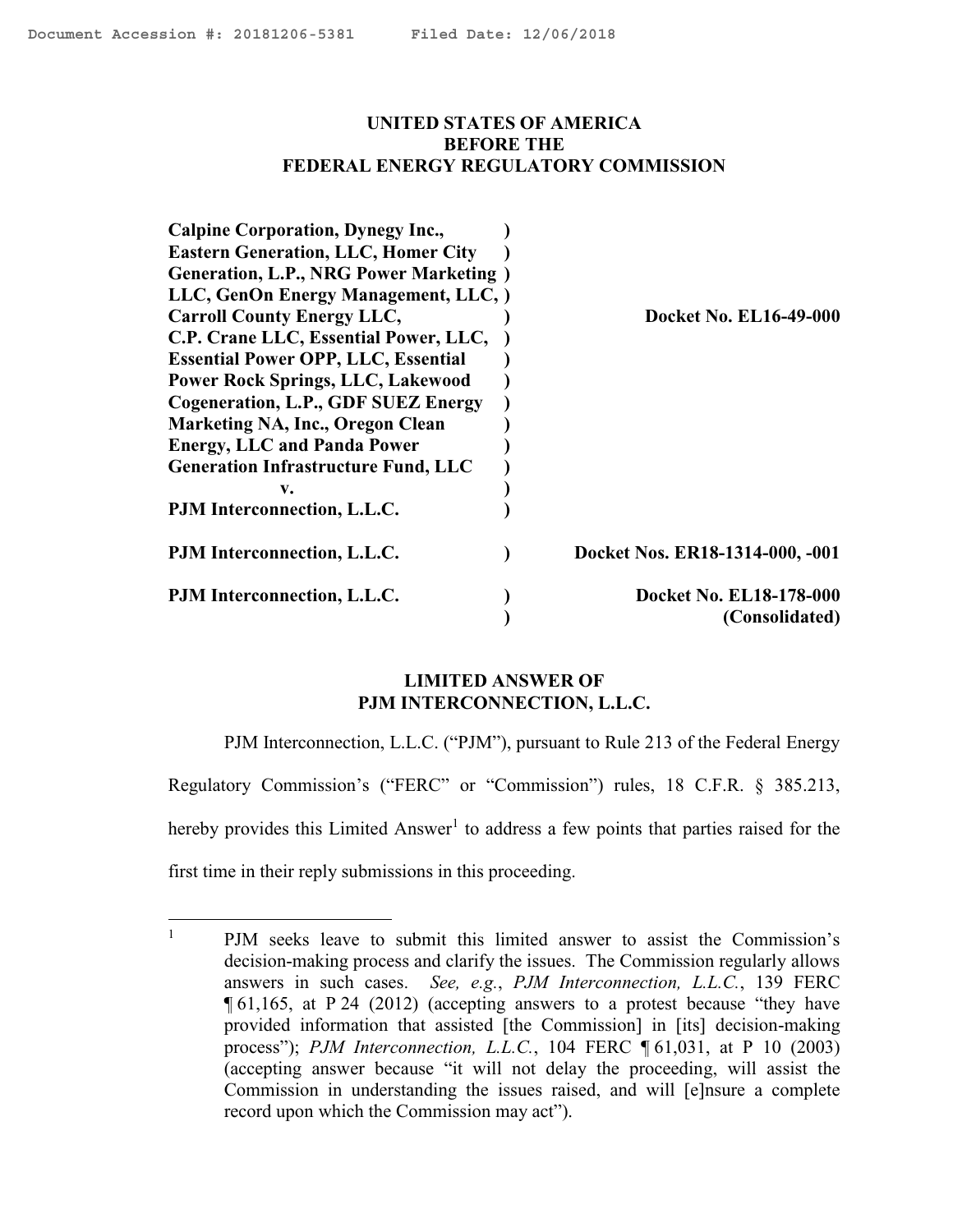#### **I. LIMITED ANSWER**

# **A. Any Seller Can Avoid PJM's Proposed Minimum Offer Price Rule ("MOPR") Floor Offer Price Default Values by Showing Its Resource-Specific Net Costs, Making Claims as to the Impact of Those Values Inaccurate and Misplaced.**

In its October 2 Submittal,<sup>2</sup> PJM proposed default MOPR Floor Offer Price values for new and existing resources. As a threshold issue, the proposed MOPR will apply only to those resources with an Unforced Capacity ("UCAP") of 20 megawatts ("MW") or greater.<sup>3</sup> For those resources of a material size and entitled to a Material Subsidy, the seller may elect to submit an offer based on (1) the default MOPR floor values, or (2) a resource-specific floor price value. Sellers are free to use those default values regardless of their actual costs. Claims that the default values will harm particular unit types because the default values are too high ignores the role of defaults—namely to ease the administrative burden on unit owners who wish to avoid having to utilize PJM's resource-specific review process. Importantly, *no seller is required to use default values*: any seller can choose instead to pursue PJM's proposed option of a resource-specific floor price determination. Availability of the resource-specific option means that the default values, by definition, cannot preclude any resources from offering at their actual demonstrated net cost level, rendering protests in this area wide of the mark.<sup>4</sup>

 $\overline{a}$ 2 Initial Submission of PJM Interconnection, L.L.C., Docket Nos. EL16-49-000, et al. (Oct. 2, 2018) ("October 2 Submittal").

<sup>&</sup>lt;sup>3</sup> Thus, as a practical matter, the proposed MOPR will not apply to most renewable energy resources, given that their unforced capacity value is typically discounted to a substantial degree by the low capacity factor of such resources. *See* Class Average Capacity Factors, Wind and Solar Resources, PJM Interconnection, L.L.C. (June 1, 2017), https://www.pjm.com/-/media/planning/res-adeq/classaverage-wind-capacity-factors.ashx?la=en.

<sup>&</sup>lt;sup>4</sup> The Commission has long recognized the benefit of resource-specific offers, holding that "resources that have lower competitive costs than the default offer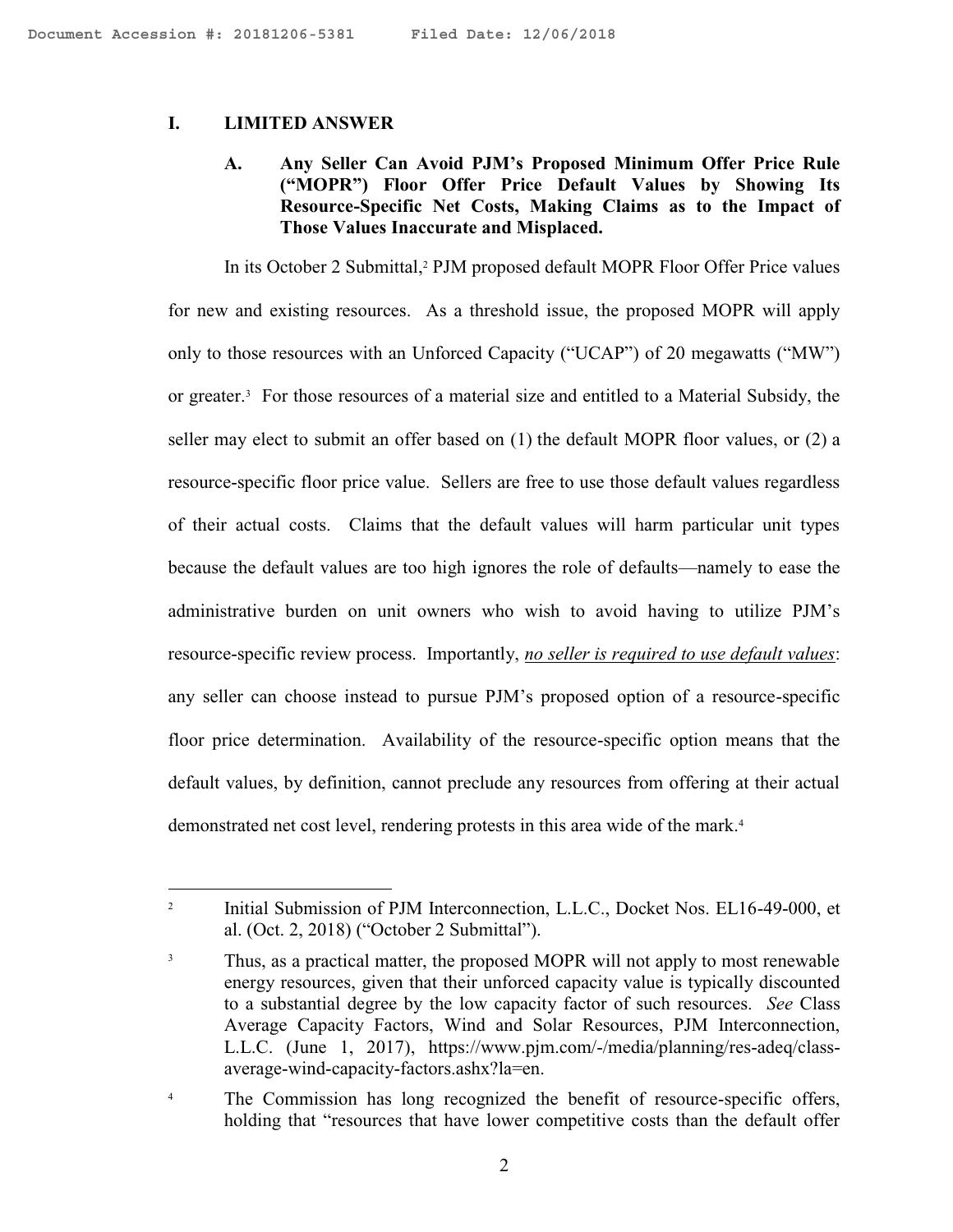Given that each Capacity Market Seller has the option to prove its resource's net costs warrant a floor price below PJM's default values, PJM's proposed default values reasonably include a number of conservative, verifiable assumptions to ensure the default values are not *under*stated. Understated default values would increase the opportunity for subsidized higher-cost resources to offer below their actual costs and thus defeat the very purpose of the proposed MOPR mitigation to address state subsidies. The default values are intended to be just that—a reasonable default offer for sellers who, for whatever reason, choose not to invoke PJM's unit-specific review process.

Clean Energy Industries ("CEI") (among others) complains that the safe-harbor, default values should be set lower, $<sup>5</sup>$  and suggests a number of changes to the assumptions</sup> used to derive the defaults.<sup>6</sup> CEI implies that the resource-specific process is not a viable option because it is too "intensive" and "burdensome."<sup>7</sup> However, the resource-specific

floor . . . [should] have the opportunity to demonstrate their competitive entry costs." *PJM Interconnection, L.L.C.*, 143 FERC ¶ 61,090, at P 141 (2013). *See also PJM Interconnection, L.L.C.*, 135 FERC ¶ 61,022, at P 68 (2011) ("While we agree that estimating project costs is a complex process and that the PJMdetermined estimates are, like all estimates, imperfect, the MOPR allows for unitspecific determinations of costs for entities whose costs differ from PJM's net asset class CONE estimates. We find that this process reasonably accounts for the natural variations in costs that resources encounter.").

<sup>&</sup>lt;sup>5</sup> Reply Comments of the Clean Energy Industries on the Application of the Minimum Offer Price Rule, Docket Nos. EL16-49-000, et al., at 16-17 (Nov. 6, 2018) ("CEI Reply"); *see also* Reply Comments of Clean Energy Advocates Separately Addressing the Scope of the Expanded Minimum Offer Pricing Rule, Docket Nos. ER18-1314-000, et al., at 14-15 (Nov. 6, 2018); Reply Comments of Joint Consumer Advocates, Docket Nos. EL18-178-000, et al., at 9 (Nov. 6, 2018).

<sup>6</sup> CEI Reply at 16-29. As PJM explains below, each assumption, while conservative, is reasonable and consistent with PJM's current practice. Thus, contrary to the CEI Reply (at 18), the default values are not "unrepresentatively high."

<sup>7</sup> *Id.* at 17, 18.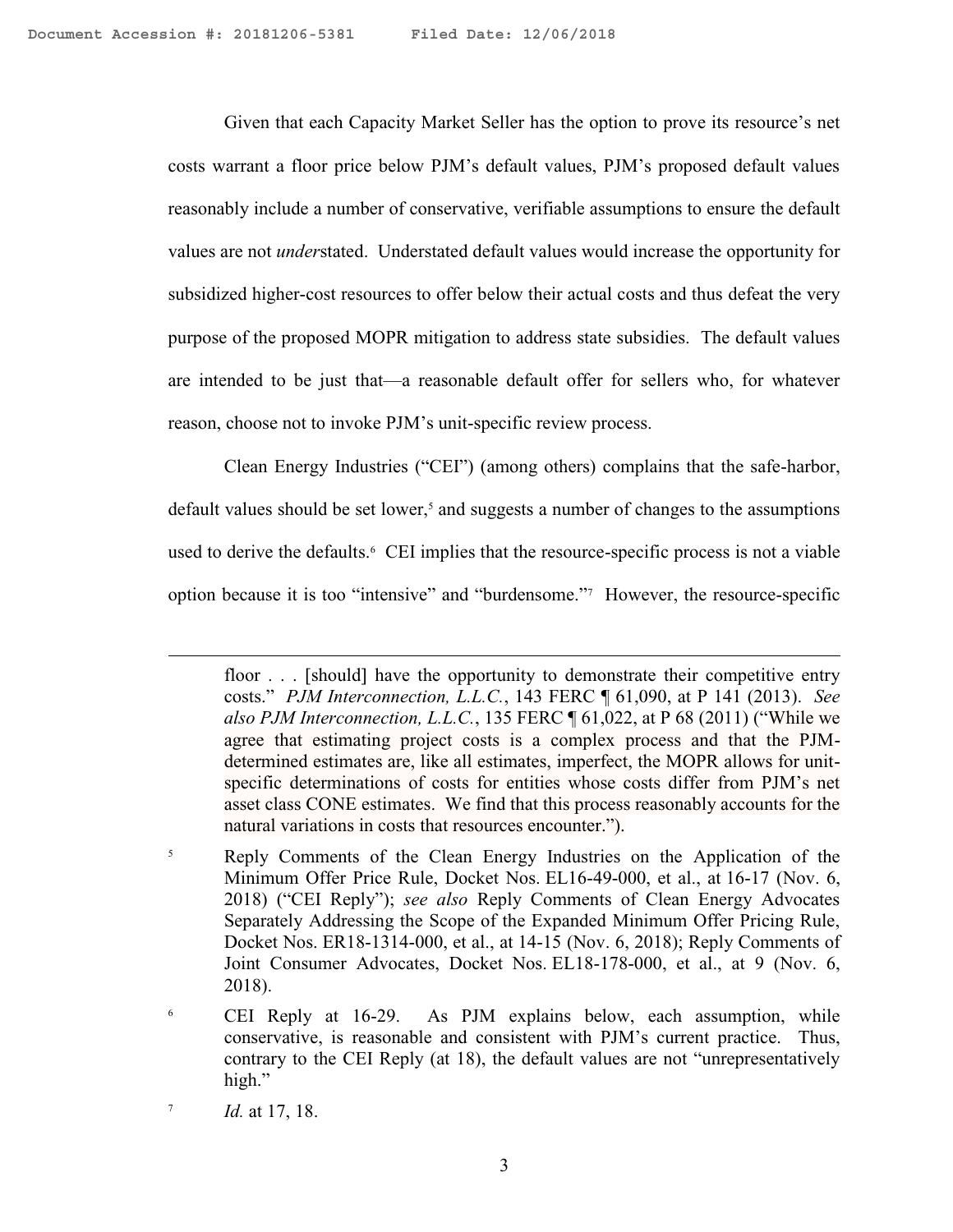process is not a barrier to entry, because any new project will know its capital costs and likely will have utilized similar going-forward economic modelling to make its market entry decision.

In fact, coupled with the 20 MW materiality threshold, the only renewable resources required to submit non-zero offers<sup>8</sup> likely will be new solar and wind resources with relatively large nameplate capacity. To the extent the sellers of these resources have costs below the default MOPR values, they can use the resource-specific option.

## **B. CEI's Suggested Changes to the Assumptions Underlying the Default MOPR Values for New Resources Are (with One Minor Exception) Without Merit.**

CEI raises a number of suggested changes to the determination of the default minimum prices for new resources as well as resources re-entering the market following a carve out. PJM agrees with one of CEI's suggestions; the rest are without merit.

Specifically, PJM agrees with CEI that the default values should include an offset for ancillary services market revenues.<sup>9</sup> While such revenues are relatively small compared to energy market revenues and will have a small impact on the default values, PJM is willing to update its proposed values in a compliance filing to account for expected revenues from the ancillary services market.

Below, PJM explains why the Commission should dismiss CEI's other complaints.

<sup>&</sup>lt;sup>8</sup> PJM reasonably estimates that the default competitive offer for existing wind and solar resources is zero, because such resources' expected energy revenues exceed their estimated avoidable costs of committing as capacity. *See* October 2 Submittal at 46; Keech Aff. ¶¶ 27-28.

<sup>&</sup>lt;sup>9</sup> CEI Reply at 20.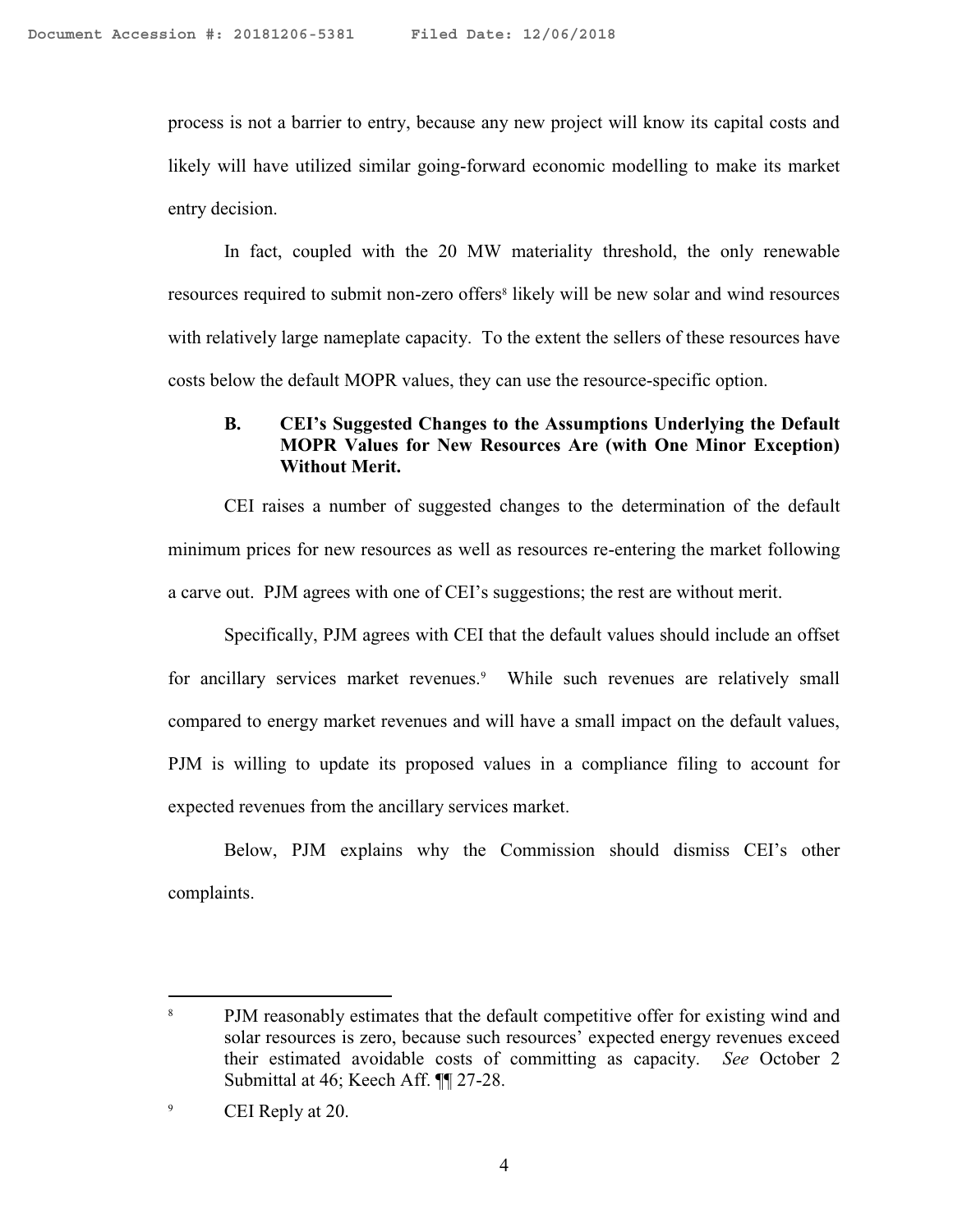## *1. CEI's Challenge to Use of the Lowest Zonal Energy Market Revenue Offset Is Without Merit.*

CEI asserts that PJM's proposed use of the lowest applicable zonal energy revenue estimate to offset estimated costs is unreasonable,<sup>10</sup> but their argument is not persuasive.

PJM proposes use of the lowest zonal energy market revenue in PJM, because there is significant variation in energy revenues for each resource type from zone to zone and year to year. As the purpose of the MOPR floor price is to protect the market from price suppression, the conservative safe harbor, default option—which will provide the greatest protection—is the lowest zonal value.<sup>11</sup> Using a higher value may allow the default values to reflect energy market revenues that are relatively overstated.

However, Capacity Market Sellers are not stuck; they may elect the resourcespecific option and use energy market revenues for the zone where the resource is located. As Mr. Keech explained, "[t]he lowest zonal value is an appropriate value to utilize in developing a single estimated E&AS revenue value for each planned resource type across the entire PJM Region given the existence of an alternative, resource-specific MOPR Price option."<sup>12</sup>

<sup>10</sup> *Id.* at 18.

<sup>&</sup>lt;sup>11</sup> In response to the Union of Concerned Scientists' ("UCS") concern, Comments of the Union of Concerned Scientists, Docket Nos. EL16-49-000, et al., at 9 (Nov. 5, 2018) ("UCS Reply"), regarding the basis for PJM's energy market revenue estimates, PJM used the lowest zonal value for each resource type for the period from 2015 to 2017 as reported in the Independent Market Monitor for PJM's ("IMM") 2017 State of the Market Report, which is available at: http://www.monitoringanalytics.com/reports/PJM\_State\_of\_the\_Market/2017.sht ml.

<sup>&</sup>lt;sup>12</sup> Keech Aff.  $\P$  21.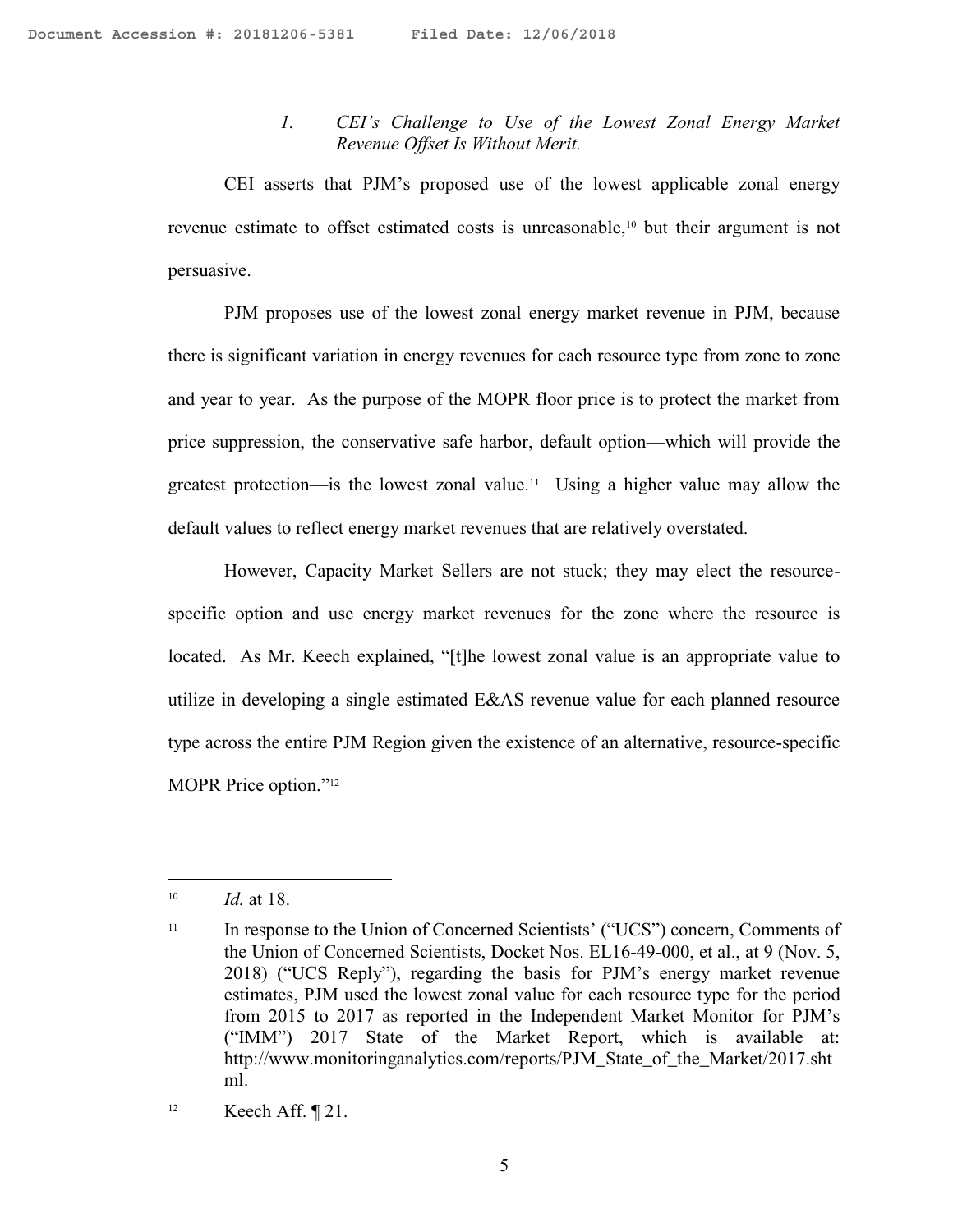## *2. Attempts to Undermine Standardized Financial Inputs for All Resource Types Fail.*

CEI contends that PJM's use across all resource types of standardized financial inputs, like carrying charge and economic life, is "improper" for renewable resources, because such inputs were developed for natural gas-fired resources.<sup>13</sup> CEI also argues that the federal tax credits available to renewable resources should be considered.<sup>14</sup>

Consistent with the current Tariff,<sup>15</sup> PJM proposes here<sup>16</sup> for its default MOPR Floor Offer Price values the same basic financial assumptions, e.g., nominal levelization, 20-year economic life, and cost of capital, that were determined this year for PJM in a comprehensive study of the cost of new entry by a merchant gas-fired generator that is solely dependent on PJM market revenues.<sup>17</sup> These are reasonable financial assumptions for a default determination of competitive entry by other resource types that share (with gas-fired plants) dependence on capacity market revenues. PJM has one capacity market in which resources of different types compete against each other. As a result, using the same parameters as those in the Commission-approved cost of new entry determination is

 $13$  CEI Reply at 20-22.

<sup>14</sup> *Id.* at 21.

<sup>15</sup> *See* PJM Open Access Transmission Tariff ("Tariff"), Attachment DD, section 5.14(h)(1) (providing that the MOPR floor prices "shall be asset-class estimates of competitive, cost-based nominal levelized Cost of New Entry. . . . consistent with the methodology used to determine the Cost of New Entry set forth in Section  $5.10(a)(iv)(A)$  of this Attachment.").

<sup>&</sup>lt;sup>16</sup> *See* October 2 Submittal, proposed pro forma Tariff, Attachment DD, section 5.14(h)(iv)(B)(2).

<sup>17</sup> *See* Keech Aff. ¶¶ 19-20 (citing *PJM Cost of New Entry - Combustion Turbines and Combined-Cycle Plants with June 1, 2022 Online Date*, https://www.pjm.com/~/media/committees-groups/committees/mic/20180425 special/20180425-pjm-2018-cost-of-new-entry-study.ashx). *See also PJM Interconnection, L.L.C.*, 135 FERC  $\parallel$  61,022, at P 50 (discussing 20-year economic life).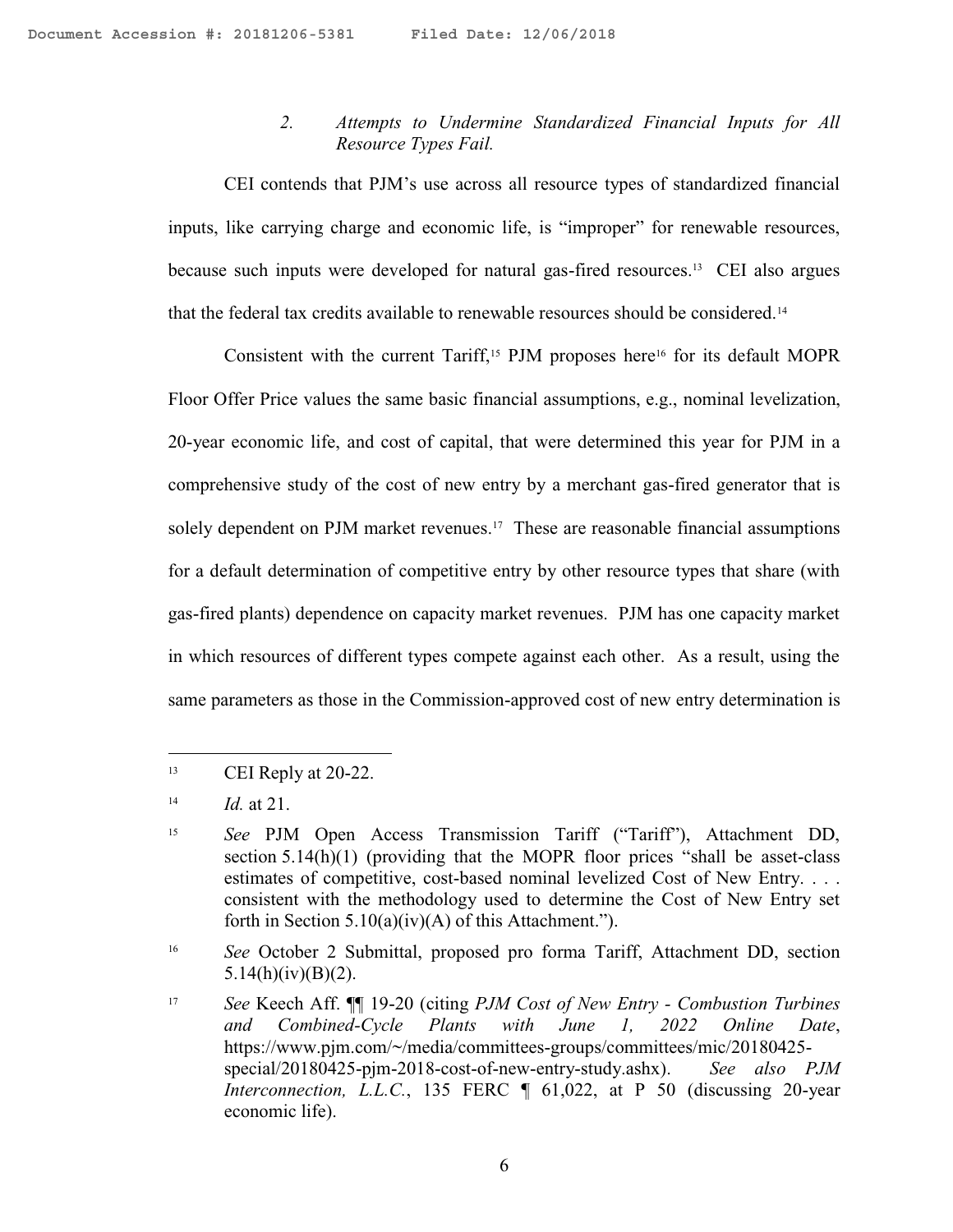reasonable to ensure that resources competing against each other are being analyzed in a comparable fashion. Consistent with this approach, the Commission has recognized that standardized inputs are a simplifying tool appropriate for determining floor prices.<sup>18</sup>

As to economic life, 20 years is a reasonable assumption. While some resources may anticipate a longer useful life, recent experience with significant changes in the relative competitiveness of various resource types in wholesale markets highlights the risk to a developer of relying on 20 years of market revenue to fully recover its plant costs. Accordingly, suggestions for an even longer cost recovery period seem overly optimistic, particularly for use in a default offer value.

Last, contrary to CEI, the competitive costs for renewables should not be based on a subsidy in the form of tax credits. That would be contrary to the purpose of the MOPR.

> *3. Contrary to Challengers, PJM Did Not Simply Assume One Energy Market Revenue Estimate for Onshore and Offshore Wind; Rather, a Common Value Happened to Result from Use of Differing Sets of Assumptions.*

CEI and the UCS question PJM's use of identical energy market revenue offsets for onshore wind and offshore wind.<sup>19</sup> However, this was not by design. In developing these values, PJM used differing capacity factors of 26% of nameplate capacity for offshore wind and 14.7% for onshore wind.<sup>20</sup> Due to lack of data for offshore wind (there

<sup>&</sup>lt;sup>18</sup> *See PJM Interconnection, L.L.C.*, 143 FERC ¶ 61,090, at P 144 ("We encourage PJM and its stakeholders to consider, for example, whether the unit-specific review process would be more effective if PJM requires the use of common modeling assumptions for establishing unit-specific offer floors while, at the same time, allowing sellers to provide support for objective, individual cost advantages.").

<sup>&</sup>lt;sup>19</sup> CEI Reply at 22; UCS Reply at 9.

<sup>20</sup> *See* Class Average Capacity Factors, Wind and Solar Resources, PJM Interconnection, L.L.C., https://www.pjm.com/-/media/planning/res-adeq/class-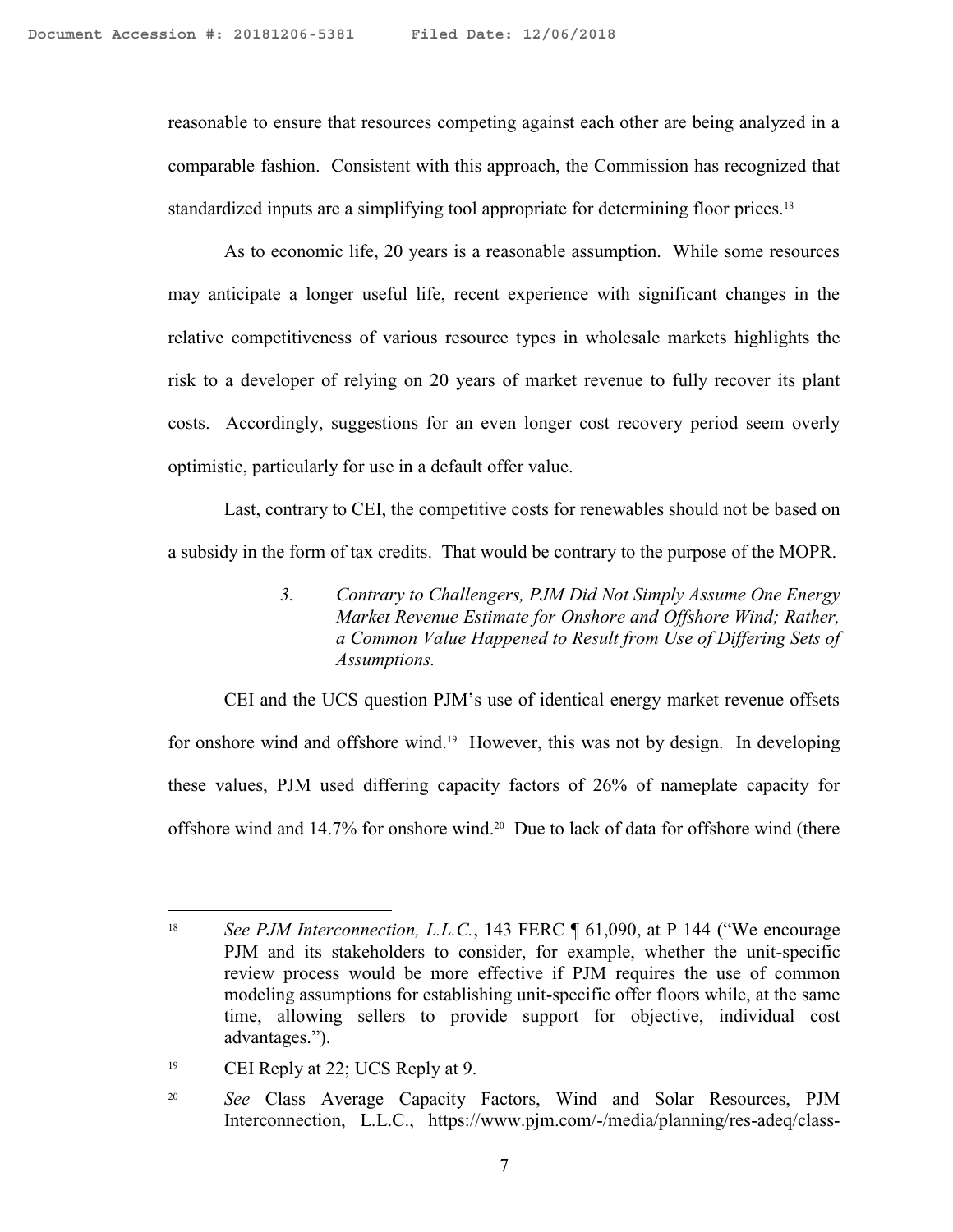$\overline{a}$ 

is none in PJM), PJM estimated the energy revenue offset for offshore wind by multiplying the energy revenue offset for onshore wind as follows: \$63,327/MW-year by offshore/onshore capacity factor ratio of 26%/14.7% or 1.77, or stated another way:  $$63,327 * 1.77 = $112,007/MW-year.<sup>21</sup>$  Then, PJM converted the energy revenue offset from \$/MW-year (nameplate MW basis) to \$/MW-day (UCAP MW basis). The resulting values are, for onshore wind  $$63,327/(365*0.147) = $1180/MW$ -day and for offshore wind  $$112,007/(365*0.26) = $1180/MW$ -day. Both values turn out to be the same. Thus, while PJM did assume a higher energy revenue offset for offshore wind, the energy market revenue offset per UCAP MW basis ended up being identical to onshore wind because the offshore wind capacity factor relative to onshore wind is higher by the same ratio used to estimate the energy revenue offset. Actual data from offshore wind will be necessary to refine the energy revenue offset estimate for that resource class.

#### **C. Protestors' Suggested Departures from the Method the Commission Has Long Accepted to Determine Avoidable Costs for New Entry Are Beyond the Scope of this Proceeding and Not Reasonable.**

Since its inception, PJM's MOPR has determined competitive offers for new resources based on such resources' net cost of new entry. The Commission has consistently approved this approach, and has repeatedly held that a resource subject to

average-wind-capacity-factors.ashx?la=en. PJM based the 26% offshore capacity factor on projects that are in PJM's interconnection queue.

<sup>21</sup> As explained, PJM used the lowest zonal energy revenue value estimated for onshore wind. *See* section I.B.1 above and Keech Aff. ¶ 21. The onshore wind energy revenue offset \$63,327/MW-year in the above calculation was the Penelec value taken from Table 7-19 in 2017 State of the Market Report.

8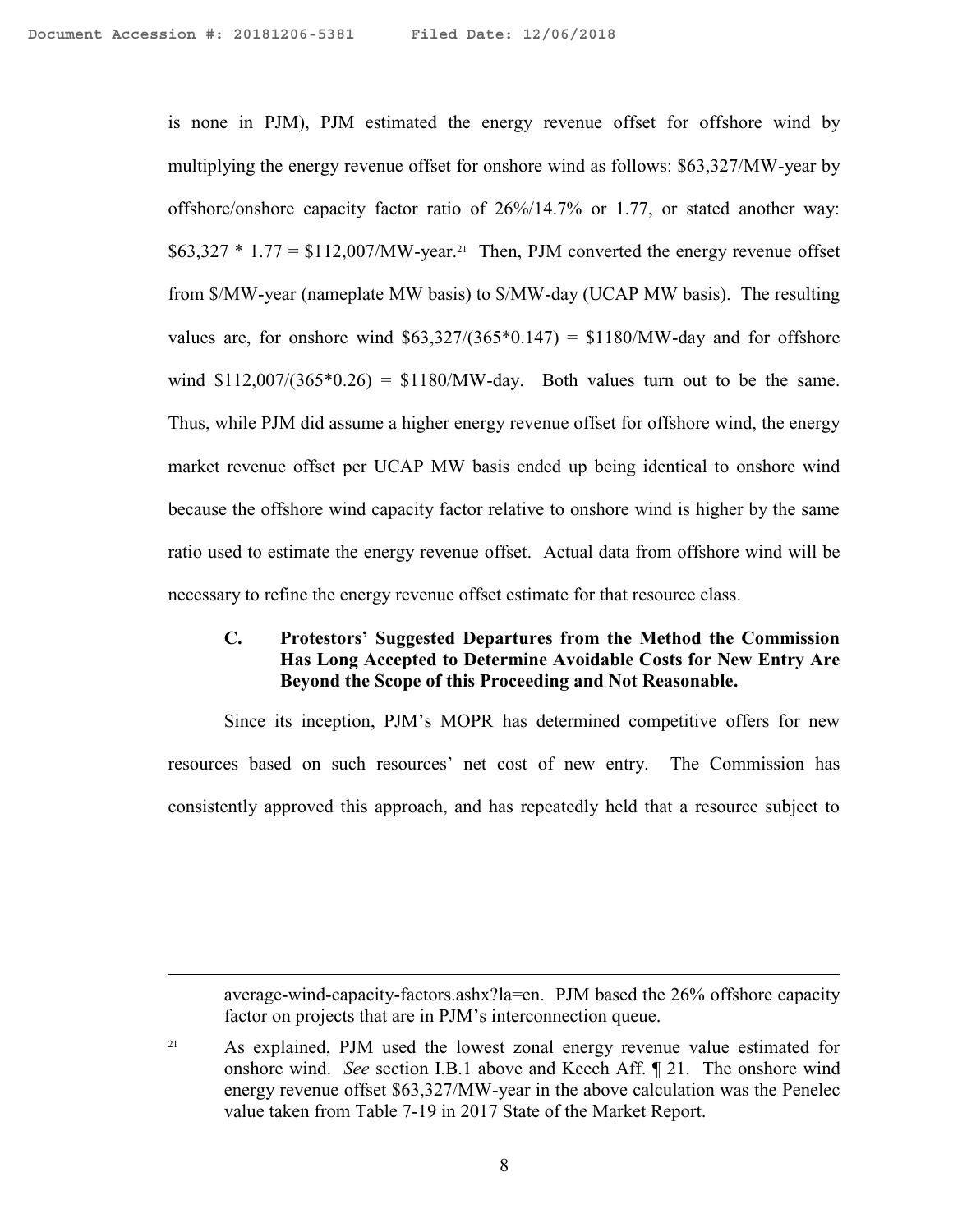MOPR is reasonably subject to an offer floor based on its entry costs until the resource shows it is needed by the market at a price based on such costs.<sup>22</sup>

The IMM and other parties now suggest major departures from this precedent, suggesting three alternative approaches for both new and existing resources: (1) the net avoidable cost rate approach advanced by the IMM<sup>23</sup> and, by CEI;<sup>24</sup> (2) the "Depreciated MOPR" approach;<sup>25</sup> and (3) the Levelized Cost of Energy ("LCOE") approach.<sup>26</sup>

At the outset, the Commission instituted this section 206 proceeding to address the impact of state subsidies on capacity prices determined in PJM's capacity auctions.<sup>27</sup> Some parties evidently seek to bootstrap that finding to mount a broad challenge to the determination of competitive costs for purposes of mitigation in general. These challenges to Commission-accepted determination of new entry floor prices are beyond the scope of this proceeding.

As to the merits, the IMM and other parties seek, for the first time, a change in the Commission's long-standing approach to determining competitive offers for new resources. The Commission has "reject[ed] . . . challeng[es] [to] PJM's use of Net [Cost

<sup>22</sup> *See, e.g.*, *PJM Interconnection, L.L.C.*, 135 FERC ¶ 61,022, at PP 172-76; *PJM Interconnection, L.L.C.*, 137 FERC ¶ 61,145, at PP 122-33 (2011); *see also* Tariff, Attachment DD, section  $5.14(h)(4)(i)$  (applying MOPR until the resource clears an auction).

<sup>&</sup>lt;sup>23</sup> Brief of the Independent Market Monitor for PJM, Docket Nos. EL16-49-000, et al., at 9-18 (Oct. 2, 2018) ("IMM"); Brief of the Independent Market Monitor for PJM, Docket Nos. EL16-49-000, et al., at 2-7 (Nov. 6, 2018) ("IMM Reply"); at CEI Reply at 24-25.

 $24$  CEI Reply at 24-25.

 $25$  CEI Reply at 25-28.

<sup>26</sup> *Id.* at 28-29.

<sup>27</sup> *Calpine Corp. v. PJM Interconnection, L.L.C.*, 163 FERC ¶ 61,236, at PP 149-56 (2018) ("June 29 Order").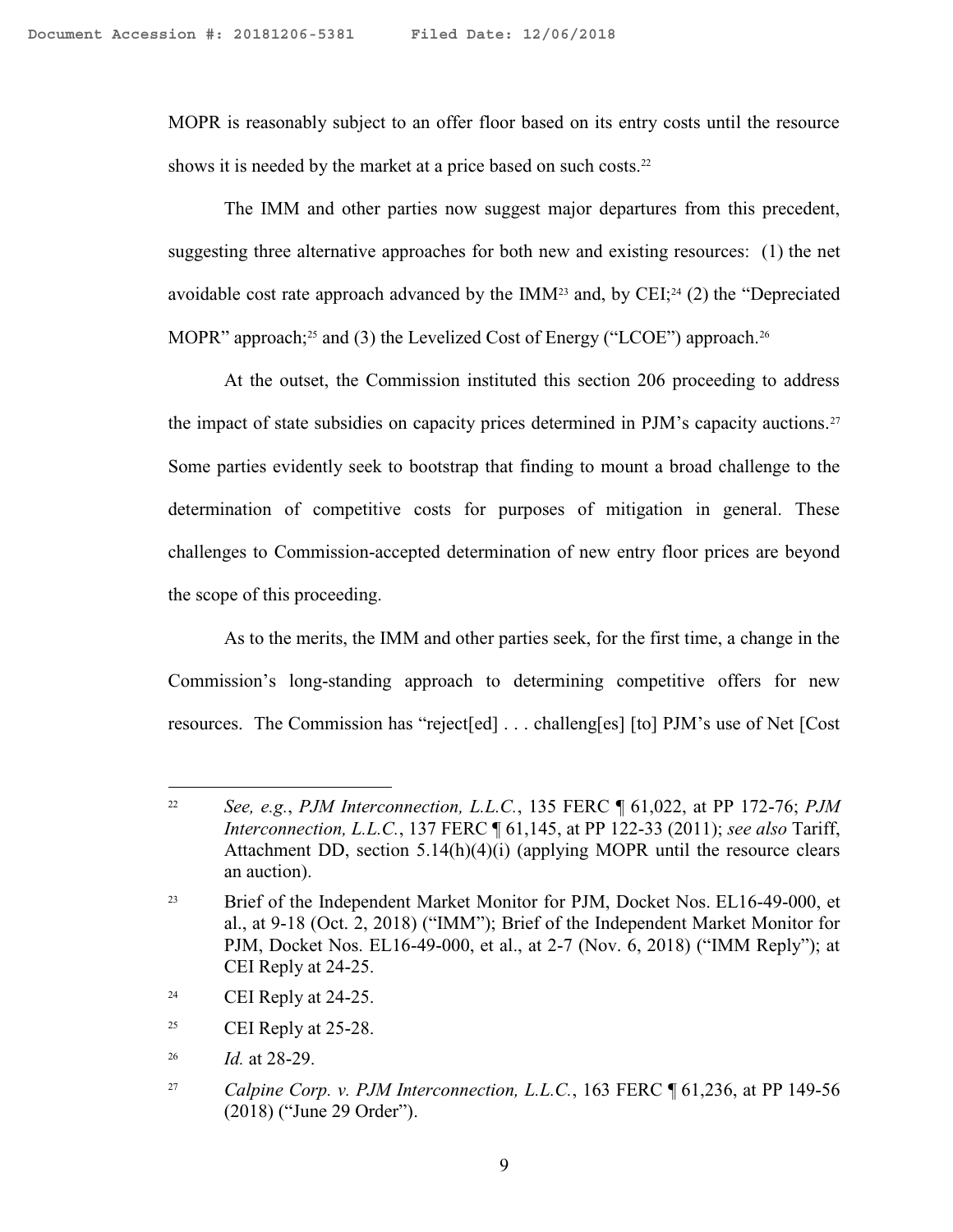of New Energy] as the benchmark for MOPR mitigation"<sup>28</sup> and found "just and reasonable [an] administrative method for calculating the MOPR reference values consistent with the existing [Variable Resource Requirements] Curve guidelines."<sup>29</sup> Thus, "the MOPR offer floor should apply to each new resource in the base residual auction and each incremental auction until the resource demonstrates that its capacity is needed by the market *at a price near its full entry cost*—by clearing one of the PJM capacity auctions (base residual or incremental) at an offer price near its full cost of entry."<sup>30</sup> By requiring new resources to offer near their full entry costs until the resource clears a capacity auction, the initial capital investment to build a new resource is not simply treated as "sunk cost" and disregarded. Put another way, all of a resource's costs are deemed to be avoidable until the resource clears the market.<sup>31</sup> After it clears the market (demonstrating market need at its new entry costs), the resource's competitive costs are reasonably measured as those it can avoid by not committing as capacity for the

<sup>28</sup> *PJM Interconnection, L.L.C.*, 135 FERC ¶ 61,022, at P 69.

<sup>29</sup> *PJM Interconnection, L.L.C.*, 137 FERC ¶ 61,145, at P 25.

<sup>&</sup>lt;sup>30</sup> *PJM Interconnection, L.L.C.*, 135 FERC  $\parallel$  61,022, at P 176 (emphasis added). The current MOPR implements this holding. *See* Tariff, Attachment DD, section 5.14(h)(1) ("the Net Asset Class Costs of New Entry shall be asset-class estimates of competitive, cost-based nominal levelized Cost of New Entry, net of energy and ancillary service revenues. Determination of the gross Cost of New Entry component of the Net Asset Class Cost of New Entry shall be consistent with the methodology used to determine the Cost of New Entry set forth in Section  $5.10(a)(iv)(A)$  of this Attachment.").

<sup>&</sup>lt;sup>31</sup> *See* Reply Submission of PJM Interconnection, L.L.C., Docket Nos. EL16-49-000, et al., at 17-18 (Nov. 6, 2018) ("PJM Reply Submittal") (citing 153 FERC ¶ 61,066, at P 81 (2015)).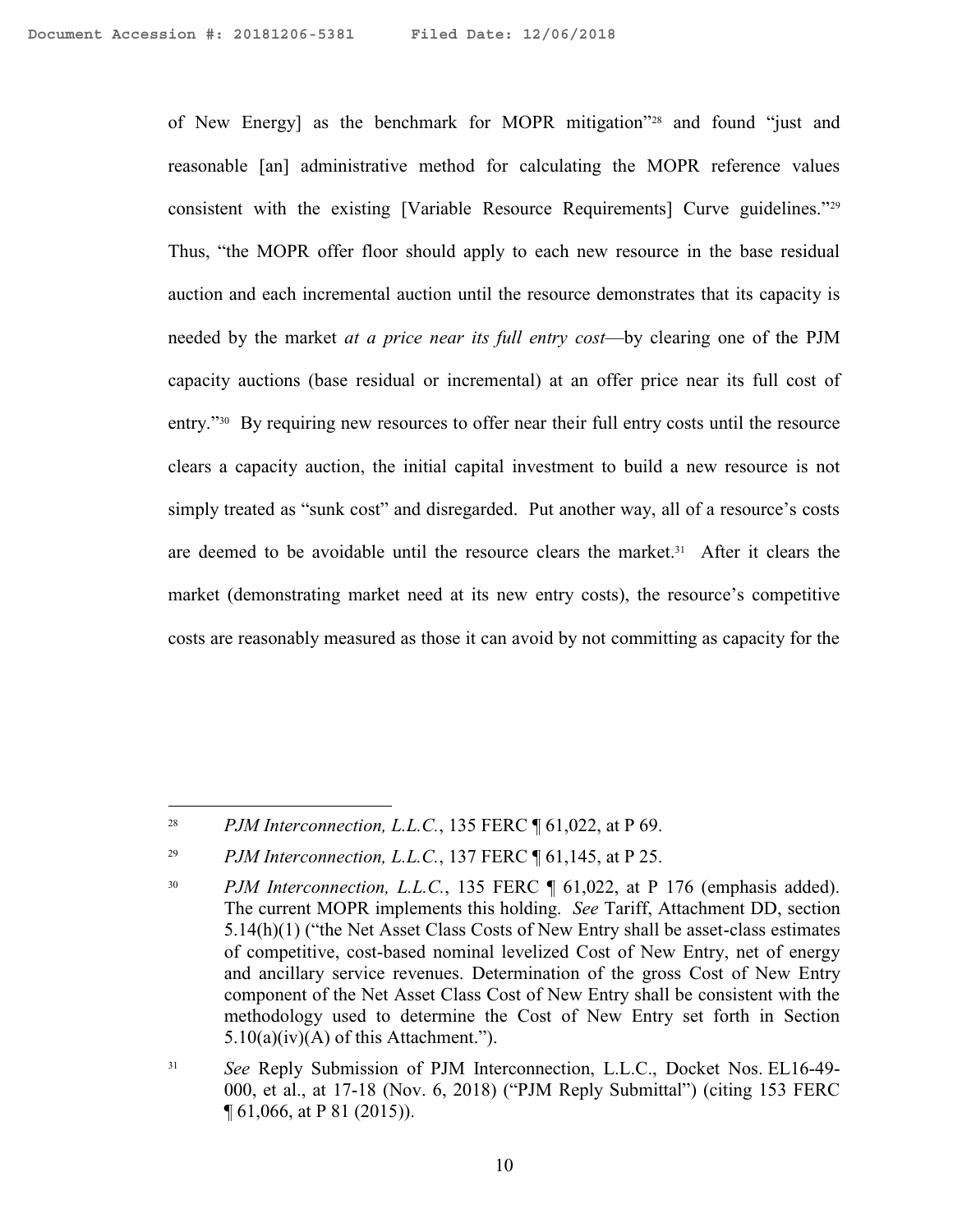$\overline{a}$ 

delivery year at issue.<sup>32</sup> The record in this proceeding does not justify abandoning this long-established approach.<sup>33</sup>

Under the IMM's net avoidable cost rate approach, which declines to consider a resource's construction costs, subsidized new entry could easily circumvent the MOPR rules by accepting subsidies supporting the construction costs of a new high-cost resource and significantly expending capital costs upfront before offering the resource into the market. Once the seller has sunk enough costs in the resource for it to appear "competitive" under the IMM's approach, the resource could offer and clear at a level below the resource's actual cost of entry, thereby evading the price suppression mitigation of the MOPR even though the resource would never have cleared on the basis of the actual cost of the facility.<sup>34</sup> This result clearly would undermine the purpose of the

<sup>&</sup>lt;sup>32</sup> *See PJM Interconnection, L.L.C.*, 153 FERC ¶ 61,066, at P 77 (2015) ("The one year application of the MOPR therefore permits a resource to submit a competitive offer price [in subsequent auctions] reflecting its going forward costs and excluding construction costs incurred after the resource has cleared.").

<sup>&</sup>lt;sup>33</sup> The UCS commented that PJM did not provide the same level of detail underlying its cost of new entry estimates for each resource type as PJM does for the Cost of New Entry ("CONE") estimate used to shape the Variable Resource Requirement curve. Comments of the Union of Concerned Scientists, Docket Nos. EL16-49- 000, et al., UCS Reply at 8. Given the limited import of default MOPR floor prices, PJM could not justify putting forth the effort needed to develop technology and location specific engineering estimates for each resource type similar to the approximately 90-page 2018 CONE Study PJM submitted in Docket No. ER19- 105-000 (Exhibit No. 2 to Attachment E). The resource-specific option typically would rely on location-specific information.

<sup>&</sup>lt;sup>34</sup> The IMM argues that requiring subsidized new resources to offer in based on their actual cost of new entry would "define a competitive offer so as to exclude some offers" from the capacity market. IMM Reply at 5. The IMM misses the point. The purpose of mitigating an offer price to reflect a resource's costs is to ensure competitive auction results. The IMM's proposal does not ensure a competitive result because it would allow new subsidized resources to evade the MOPR. However, excluding the resource entirely would also potentially preclude a competitive result because it's possible a resource could clear on the basis of its new entry costs.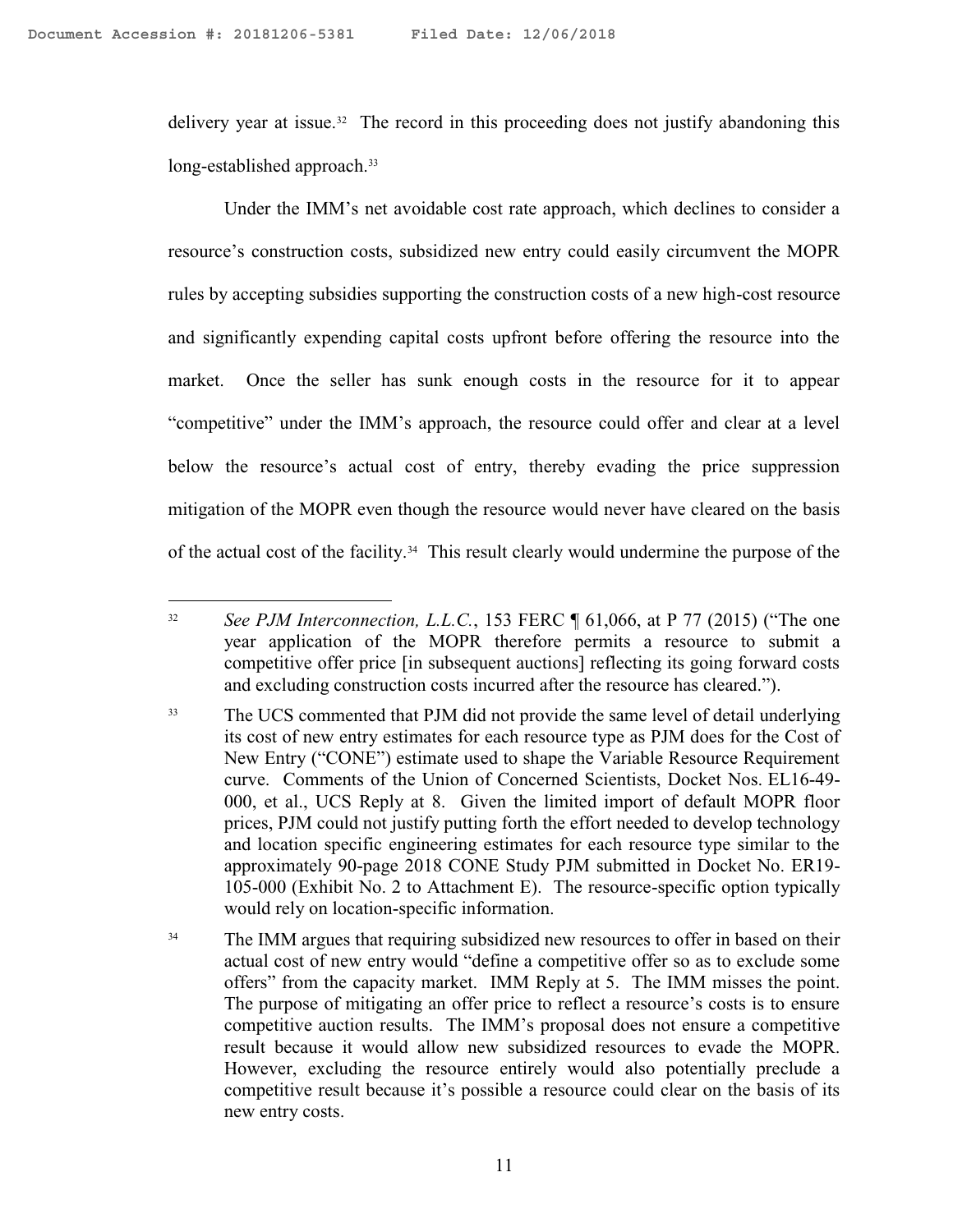MOPR, and for this reason, the Commission approved applying the MOPR until the resource clears the market.<sup>35</sup> Accordingly, the Commission should reject the newlyproffered approach of disregarding all capital costs of a new resource.

The Commission likewise should reject the proposed Depreciated MOPR approach, which would require abandoning the nominal levelization that the Commission has long found "reasonable for mitigation under the MOPR and . . . appropriate for the objectives of [PJM's Capacity Market]."<sup>36</sup> The nominal levelization method assumes that net revenues will be constant in nominal terms over the 20-year life of the resource, which is "consistent with the mortgage-like cash stream associated with project finance."<sup>37</sup> By contrast, the proposed Depreciated MOPR would drop the net cost of new entry significantly over just the first four years a resource is in service, which is inherently inconsistent with a levelized approach.

The proffered LCOE approach also is inappropriate for developing a MOPR Floor Offer Price.<sup>38</sup> LCOE is the result of dividing a resource's annual capital and operating costs by the annual energy it produces. Accordingly, while LCOE arguably is useful for providing an economic comparison of *energy production* by different technologies, for the same basic capital and operating costs LCOE cannot produce a significantly lower

<sup>35</sup> *See PJM Interconnection, L.L.C.*, 137 FERC, ¶ 61,145, at P 125 (2011) ("PJM voluntarily filed to eliminate its existing tariff because it contained a loophole: it applied [the MOPR] only once, for the first delivery year in which the resource could be offered, so that a resource by sitting out one auction, could depress prices in a second auction without mitigation. The Commission agreed with PJM that its existing tariff was unjust and unreasonable.").

<sup>36</sup> *PJM Interconnection, L.L.C.*, 135 FERC ¶ 61,022, at P 51 (2011); *see also id.* at PP 43, 49-51 (finding the nominal levelized approach just and reasonable).

<sup>37</sup> *PJM Interconnection, L.L.C.*, 135 FERC ¶ 61,022, at P 51.

<sup>&</sup>lt;sup>38</sup> CEI Reply at 28-29.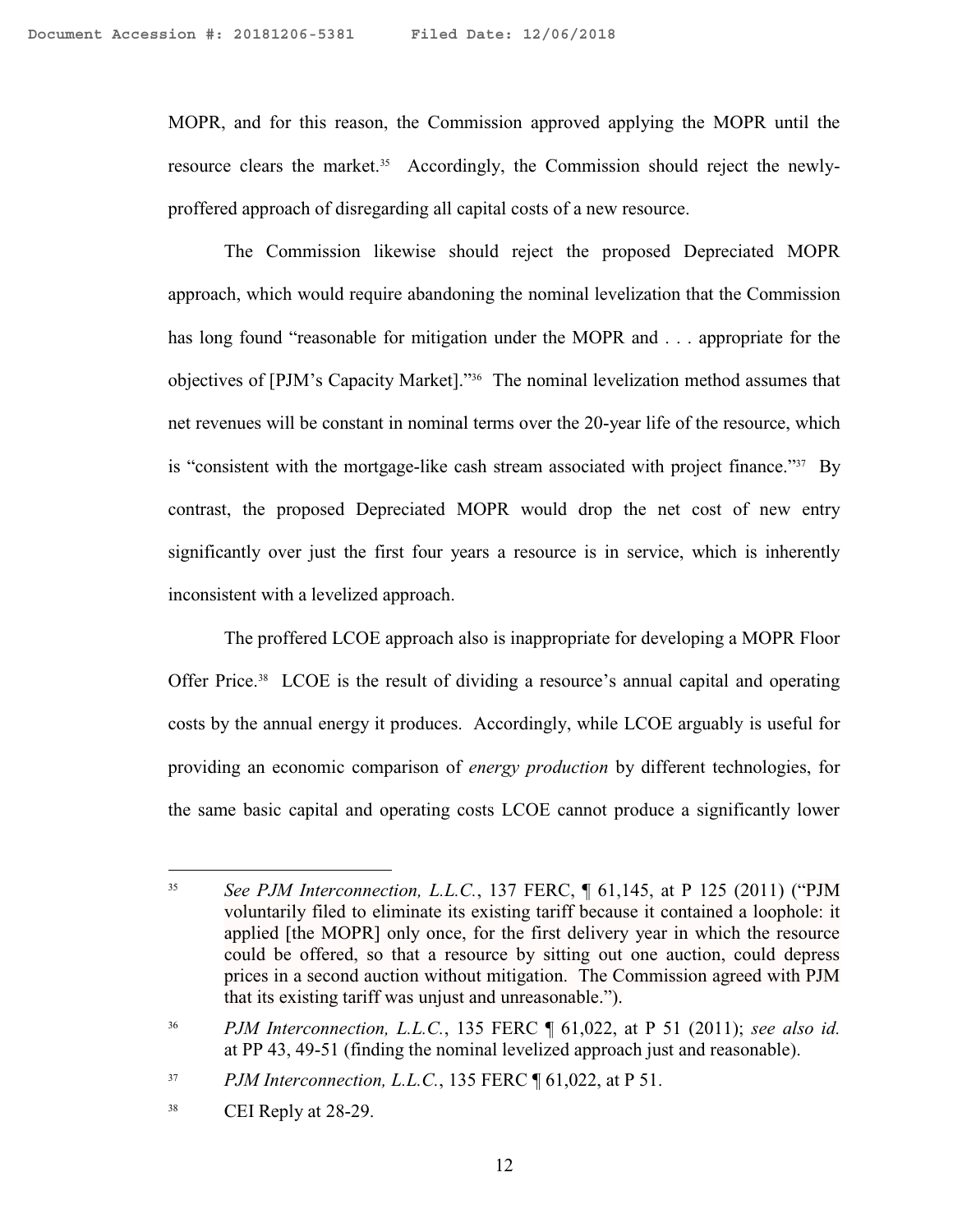Net CONE as the basis for a resource's competitive cost of committing as *capacity*. In any event, it is not clear how CEI calculated \$12/MW-day for a new solar photovoltaic resource, while PJM's \$387/MW-day value is supported by publicly available data from the National Renewable Energy Laboratory.<sup>39</sup>

Both on the merits and on the fact that these issues are simply beyond the scope of the issues here, these arguments should be rejected.

## **D. The Illinois Attorney General's Complaints About the Reliability Pricing Model's ("RPM") Auction Clearing Rules Do Not Detract from the June 29 Order's Findings on the Need for MOPR Reform, and Are Outside the Scope of the Paper Hearing.**

The Illinois Attorney General ("AG") contends that, entirely apart from the section 206 findings in the June 29 Order concerning MOPR and state options to commit subsidized uneconomic resources as wholesale capacity, other aspects of the RPM auction clearing method "will distort and drive up the final capacity price, resulting in unjust and unreasonable prices."<sup>40</sup> The Illinois AG argues that because of this alleged deficiency in market rules not otherwise at issue in this case, "the imposition of a minimum offer price will have no effect on capacity prices (up or down) that are already substantially in excess of a competitive level."<sup>41</sup> The Illinois AG's affiant Mr. Robert McCullough elaborates on these objections to RPM's auction clearing rule, making clear that the Illinois AG's objection is focused on the rule governing clearing of marginal offers.<sup>42</sup>

 $\overline{a}$ 

<sup>42</sup> *Id.* at Attachment A ("McCullough Aff.").

<sup>39</sup> *See* Keech Aff. ¶¶ 18-21.

<sup>&</sup>lt;sup>40</sup> Responsive Brief of the People of the State of Illinois, Docket Nos. EL16-49-000, et al., at 10 (Nov. 6, 2018).

 $^{41}$  *Id.* at 12.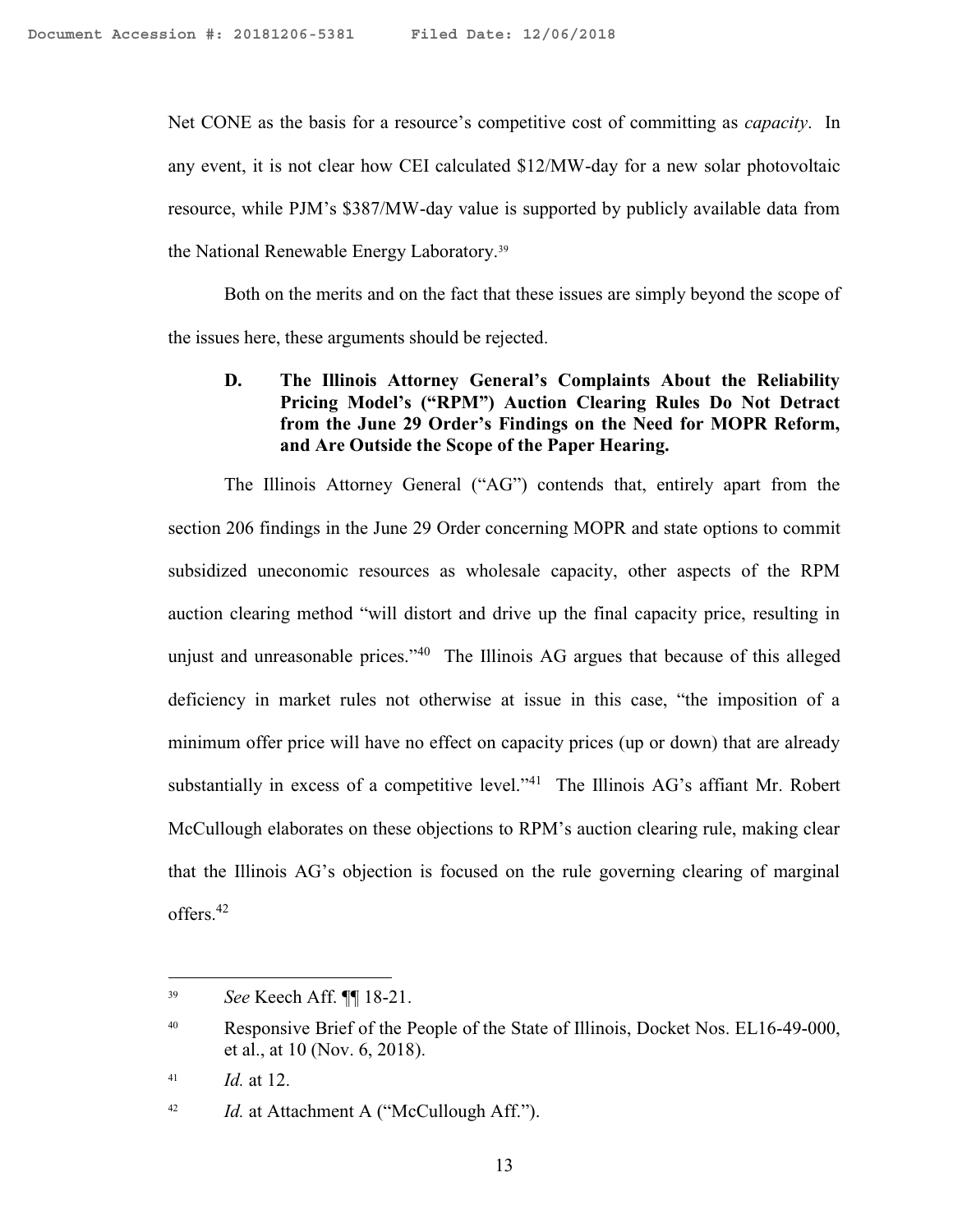PJM's approved, current effective Tariff, Attachment DD, section 5.12(a),

explicitly prescribes, as follows, the key market clearing rules to which Mr. McCullough

and the Illinois AG object:

The optimization algorithm shall be applied to calculate the overall clearing result to minimize the cost of satisfying the reliability requirements across the PJM Region, regardless of whether the quantity clearing the Base Residual Auction is above or below the applicable target quantity, while respecting all applicable requirements and constraints . . . Where the supply curve formed by the Sell Offers submitted in an auction falls entirely below the Variable Resource Requirement Curve, the auction shall clear at the price-capacity point on the Variable Resource Requirement Curve corresponding to the total Unforced Capacity provided by all such Sell Offers. Where the supply curve consists only of Sell Offers located entirely below the Variable Resource Requirement Curve and Sell Offers located entirely above the Variable Resource Requirement Curve, the auction shall clear at the price-capacity point on the Variable Resource Requirement Curve corresponding to the total Unforced Capacity provided by all Sell Offers located entirely below the Variable Resource Requirement Curve. In determining the lowest-cost overall clearing result that satisfies all applicable constraints and requirements, the optimization may select from among multiple possible alternative clearing results that satisfy such requirements, including, for example (without limitation by such example), accepting a lower-priced Sell Offer that intersects the Variable Resource Requirement Curve and that specifies a minimum capacity block, accepting a higher-priced Sell Offer that intersects the Variable Resource Requirement Curve and that contains no minimum-block limitations, or rejecting both of the above alternatives and clearing the auction at the higher-priced point on the Variable Resource Requirement Curve that corresponds to the Unforced Capacity provided by all Sell Offers located entirely below the Variable Resource Requirement Curve.

*Compare* McCullough Aff. at  $\P$  9-13 and 19-26 (describing objections to these same

elements of the market-clearing optimization algorithm).

The June 29 Order found under section 206 that PJM's existing MOPR is unjust

and unreasonable because it does not sufficiently protect clearing prices from suppression

by subsidized, uneconomic offers from existing and new resources.<sup>43</sup> The June 29 Order

<sup>43</sup> June 29 Order at PP 150-56.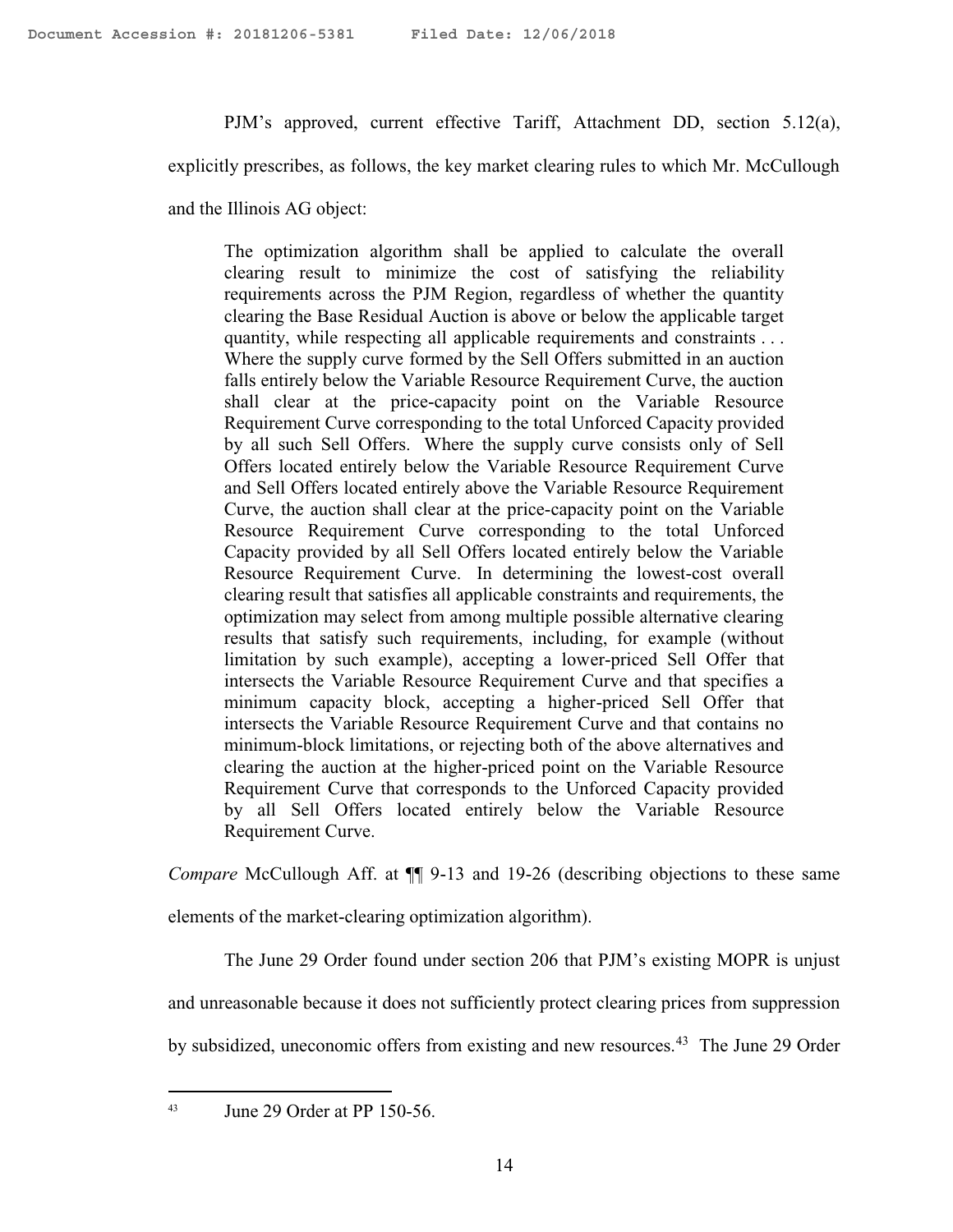made no findings at all with respect to the market optimization algorithm prescribed by Tariff, Attachment DD, section 5.12(a), and any issues that the Illinois AG might have with PJM's market clearing algorithms are outside the scope of the proceeding.

In any event, the Illinois AG's suggestion that its objections to the auction clearing algorithm somehow obviate the need to reform MOPR is incorrect. The Commission has long held,<sup>44</sup> and has ample analyses in this proceeding to confirm,  $45$  that allowing subsidized sellers to submit offers below their resource's net costs unreasonably suppresses auction clearing prices.<sup>46</sup>

# **E. The Pennsylvania Public Utility Commission's ("PUC") Suggestion that PJM's Expanded MOPR Will Produce Unreasonably High Clearing Prices is Not Persuasive.**

The June 29 Order found that MOPR must be expanded to existing resources, and

more resource types. PJM's initial submission in this paper hearing proposed to do

exactly that.<sup>47</sup> The Pennsylvania PUC, however, raises concern that expansion of MOPR

<sup>44</sup> *See, e.g.*, *Midwest Indep. Transmission Sys. Operator, Inc.*, 139 FERC ¶ 61,199, at P 69 (2012); *ISO New England, Inc.*, 135 FERC ¶ 61,029, at P 170 (2011).

<sup>45</sup> *See, e.g.*, *PJM Interconnection, L.L.C.*, Docket No. ER18-1314-000, at 24-35, Attachments E & F (Apr. 16, 2018); Motion to Amend, and Amendment to, Complaint and Request for Expedited Action on Amended Complaint of Calpine Corp., Docket No. EL16-49-000 (Jan. 9, 2017); Complaint Requesting Fast Track Processing of Calpine Corp., Docket No. EL16-49-000, at 23-33 & Attachment A (Mar. 21, 2016); Joe Bowring, Devendra Canchi, John Hyatt & Alexandra Salaneck, *Capacity Auction Clearing with Resource Specific FRR*, Monitoring Analytics (Sept. 11, 2018) https://www.pjm.com/-/media/committeesgroups/committees/mrc/20180911-special/20180911-imm-sensitivityanalysis.ashx.

<sup>46</sup> That *other* factors, such as tax law changes and the Tariff's auction clearing optimization rules, *also* affect clearing prices, does not negate the intuitively obvious (and well-supported) conclusion that allowing subsidized resources to submit uneconomic offers will adversely affect the auction clearing price on which competitive, unsubsidized resources depend to help the PJM Region meet resource adequacy goals.

<sup>47</sup> *See* October 2 Submittal at 36-50.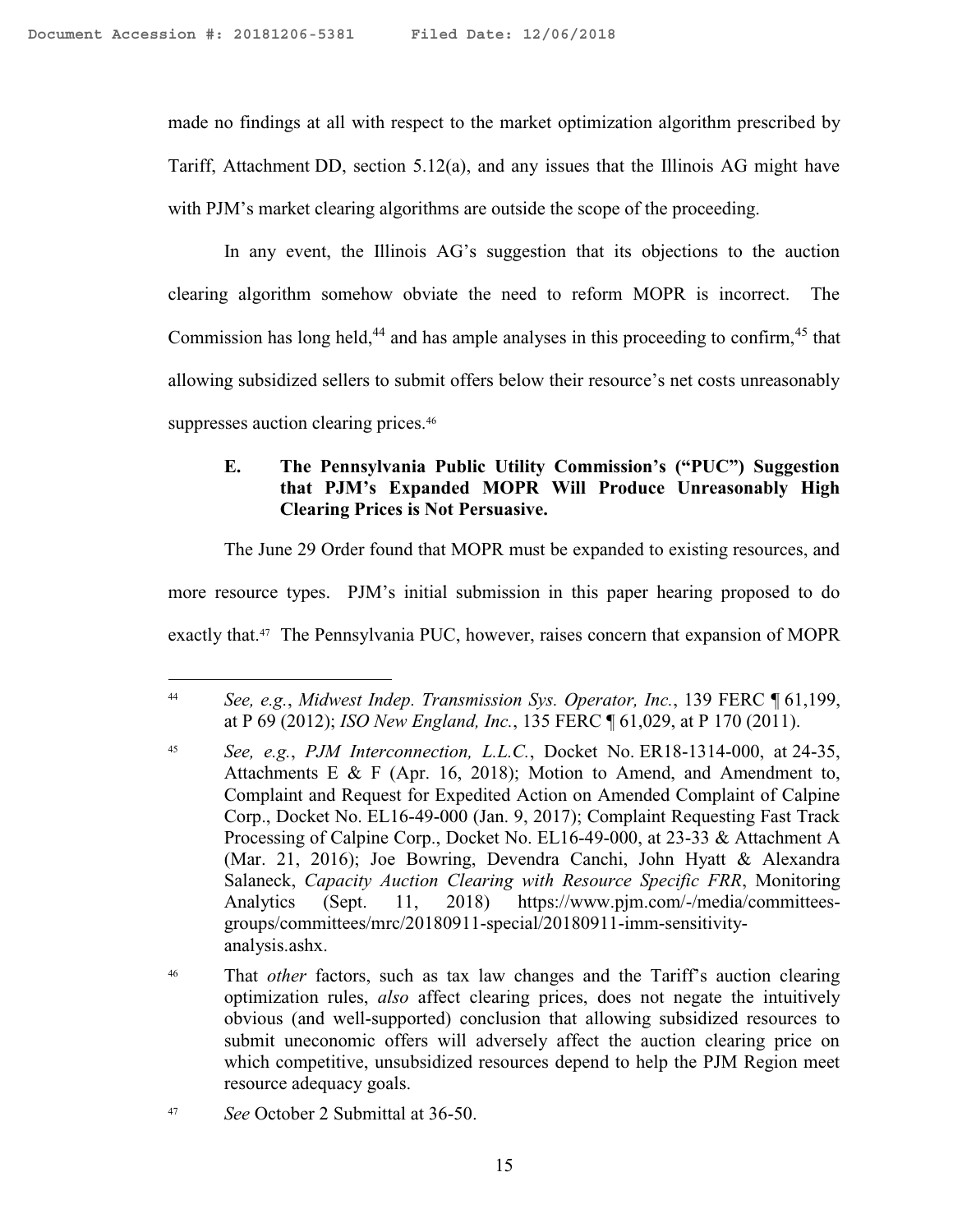to existing resources will produce "excessively high costs to consumers," e.g., "applying a MOPR to an existing wind unit that has *not* cleared in a previous BRA would result in a MOPR price of  $$2,489/MW$ -Day," and a BRA price at that level if the resource clears.<sup>48</sup> The Pennsylvania PUC suggests that the resulting auction price would be unreasonable.

This concern is misplaced. The likelihood a resource would clear at that price is zero under any supply conditions. Pennsylvania PUC suggests that if the new wind plant fails to clear at that MOPR price, the resulting auction price would be unreasonable.<sup>49</sup> To the contrary, if a high-cost resource cannot clear a competitive auction without a subsidy, that resource *should not* clear, if the auction is to remain competitive. Moreover, the highest price on the VRR Curve, which acts as a cap on the clearing price, is far below that level— $$482.36/MW$ -Day in last year's BRA,<sup>50</sup> for example.<sup>51</sup>

## **F. PJM Supports the Need for Clarity Around the Definition of a Material Subsidy that Ultimately Leads to Which Resources are Subject to MOPR and, as such, would be Eligible for the Resource Carve-Out.**

Exelon seeks Commission guidance on various aspects of the Resource Carve-Out to ensure clarity and a path forward.<sup>52</sup> PJM supports the need for clarity in this area.

 $\overline{a}$ 

<sup>51</sup> In addition, PJM demonstrated that the Extended RCO proposal also would not lead to excessive prices, showing that removing the three nuclear resources likely to receive zero emission credits would only increase clearing prices by about \$11/MW-day. *See* PJM Reply Submittal at 27-29 & Attachment A.

<sup>48</sup> Reply Comments of the Pennsylvania Public Utility Commission, Docket Nos. EL16-49-000, et al., at 12-13 (Nov. 6, 2018).

<sup>49</sup> *Id.* at 12.

<sup>50</sup> *See 2021-2022 RPM Base Residual Auction Planning Parameters*, PJM Interconnection, L.L.C., Tab B, Column B, Row 20 (May 3, 2018), https://www.pjm.com/-/media/markets-ops/rpm/rpm-auction-info/2021- 2022/2021-2022-bra-planning-period-parameters.ashx?la=en.

<sup>52</sup> Motion for Leave to Answer and Answer of Exelon Corporation, Docket Nos. EL16-49-000, et al., (Nov. 21, 2018) ("Exelon Answer"). While Exelon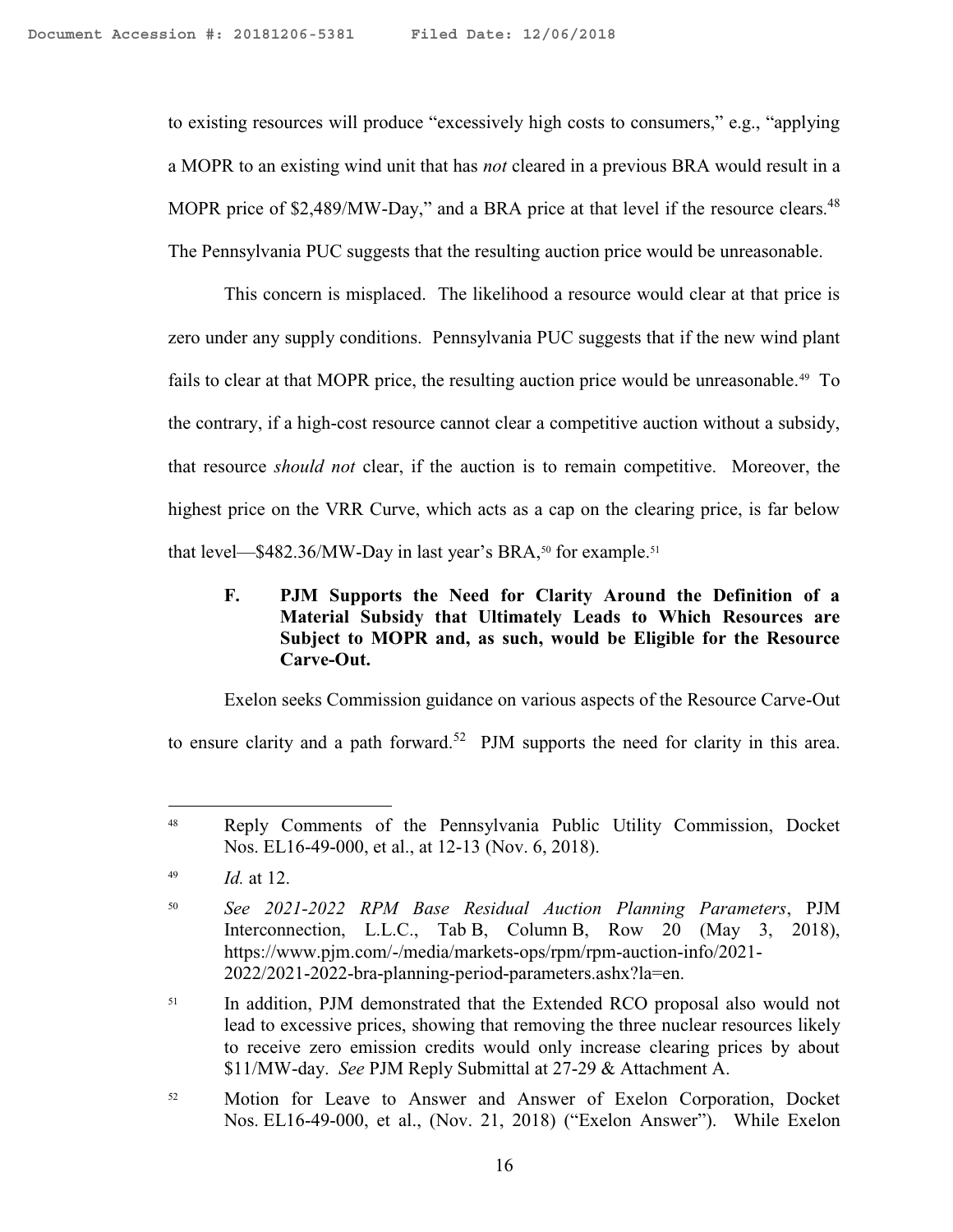Specifically, there is an apparent need to clarify what type of state directed procurements will constitute a Material Subsidy, triggering application of the MOPR or, in the alternative, eligibility for the Resource Carve-Out.<sup>53</sup> Returning to PJM's October 2 submittal,<sup>54</sup> and analyzing the scenarios Exelon laid out in its answer,<sup>55</sup> PJM clarifies, as follows, how it would handle state directed procurements such as those hypothesized by Exelon:

In short, any state directed wholesale procurement that includes a Material Subsidy<sup>56</sup> that is also defined as a "Capacity Resource with Actionable Subsidy" (meaning the resource is not exempt under the Self-Supply Exemption or the materiality

seeks guidance on various subjects concerning the Resource Carve-Out such as who pays for carved out capacity, at what rate should capacity be compensated, and who determines that rate, PJM limits its response here to the question of what constitutes a Material Subsidy. PJM is not repeating here its proposals on Exelon's other issues, as PJM has sufficiently addressed those issues in its prior submissions.

- <sup>53</sup> *See, e.g.*, Exelon Answer at 4-9; Reply Comments of Direct Energy and NextEra Energy Resources, Docket Nos. EL16-49-000, et al., at 7-9, 14-17 (Nov. 6, 2018); Reply Brief of NRG Power Marketing LLC, Docket Nos. EL16-49-000, et al., at 14-17 (Nov. 6, 2018); Reply Brief of the Electric Power Supply Ass'n, Docket Nos. EL16-49-000, et al., at 16-23 (Nov. 6, 2018).
- <sup>54</sup> October 2 Submittal at 19-21; PJM Reply Submittal at 13-14.
- <sup>55</sup> Exelon Answer at 4-9.

 $\overline{a}$ 

<sup>56</sup> *See* October 2 Submittal, proposed pro forma Tariff, Definition of Material Subsidy ("Material Subsidy" shall mean: (1) material payments, concessions, rebates, or subsidies as a result of any state governmental action connected to the procurement of electricity or other attribute from an existing Capacity Resource, or the construction, development, or operation, (including but not limited to support which has the effect of allowing the unit to clear in any RPM Auction) of a Capacity Resource, or (2) other material support or payments obtained in any state-sponsored or state-mandated processes, connected to the procurement of electricity or other attribute from an existing Capacity Resource, or the construction, development, or operation, (including but not limited to support which has the effect of allowing the unit to clear in any RPM Auction), of the Capacity Resource . . . .").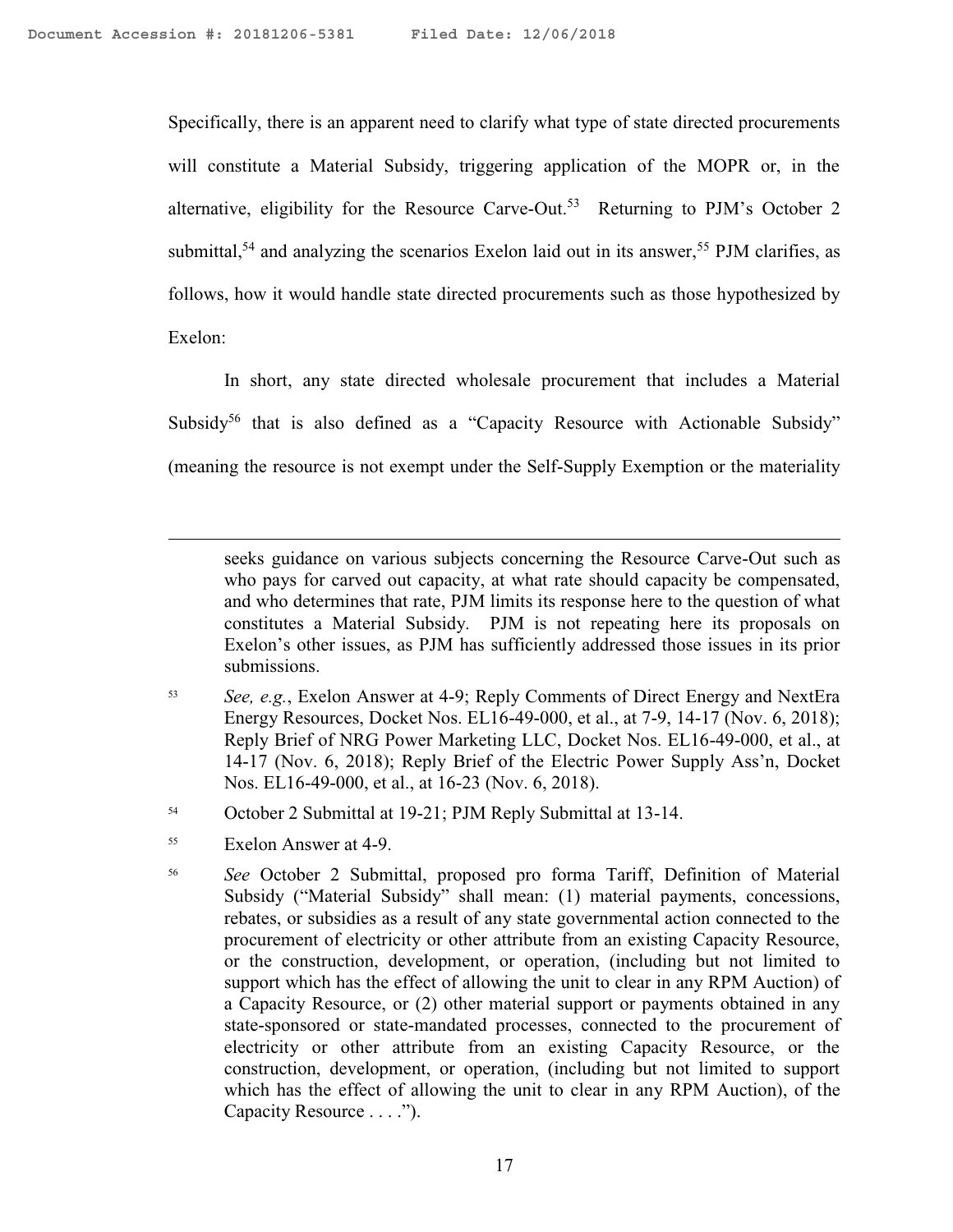thresholds),  $57$  will be subject to MOPR, and thus eligible to elect the Resource Carve Out. To be clear, a subsidy need not be explicitly stated or captured in a distinct rate for it to be considered a Material Subsidy; rather the state-directed procurement itself that includes a non-bypassable charge or any other rate to retail customers imposed by law or regulation, will constitute the subsidy.

This approach is consistent with prior holdings concerning the effect of statesanctioned subsidies on the wholesale capacity market.<sup>58</sup> In *Hughes v. Talen*, the U.S. Supreme Court found Maryland's program of ensuring a constant revenue stream to certain resources in a contract for differences through a combination of non-bypassable charges on load and PJM market revenues to impermissibly impact PJM's wholesale capacity market.<sup>59</sup> The U.S. Court of Appeals for the Third Circuit likewise found New Jersey's similar program of guaranteeing a generation resource a specific revenue stream via a non-bypassable charge on load unlawful.<sup>60</sup> For its part, the Commission has found non-bypassable charges render retail customers "captive" in states that otherwise allow retail choice, thus negating a key condition for allowing market-based rates for affiliate transactions. <sup>61</sup> Indeed, the June 29 Order found PJM's proposed MOPR-Ex unjust and

<sup>&</sup>lt;sup>57</sup> Materiality thresholds include (1) if the resource has an unforced capacity value of less than 20 MWs; (2) if energy production is not the resource's primary purpose but rather a by-product of its business function; or (3) if the subsidy is less than 1% of its expected revenues in PJM's wholesale markets. This also would not apply to a resource that is desgnated in a Fixed Resource Requirement ("FRR") Alternative Entity's FRR Capacity Plan.

<sup>58</sup> *See Hughes v. Talen Energy Mktg, LLC*, 136 S.Ct. 1288, 1299 (2016) (clarifying that opinion should not be read to foreclose states from encouraging generation through measures that are "untethered to a generator's wholesale market participation.").

<sup>59</sup> *Id.* at 1297-1299.

<sup>60</sup> *PPL Energyplus, LLC v. Solomon*, 766 F.3d 241, 246 (2014).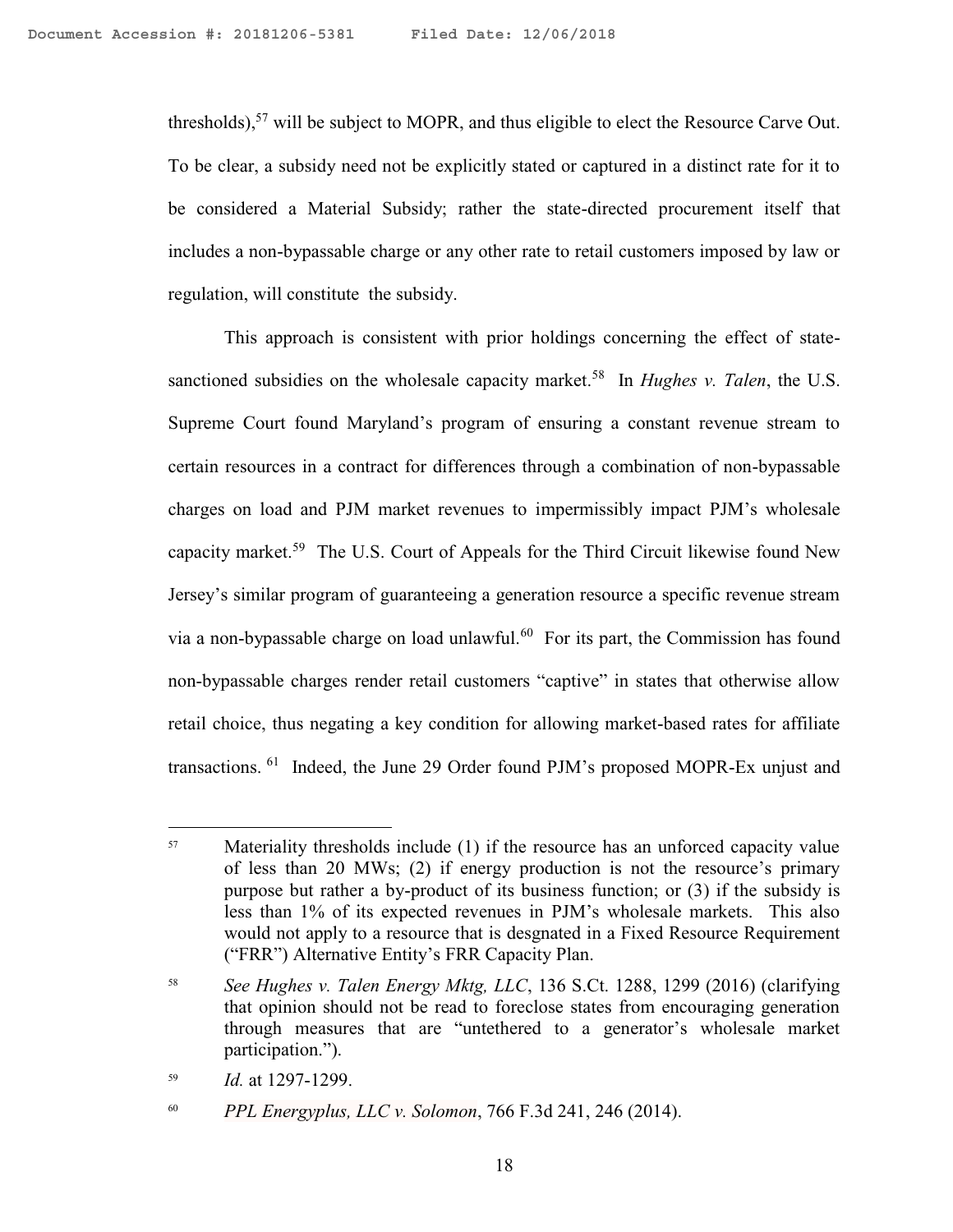unreasonable based, in part, on "its failure to mitigate offers for existing resources that receive subsidies through non-bypassable charges."<sup>62</sup>

PJM recognizes this approach to state-directed procurement programs may over time come to impact many resources. PJM again notes there could come a point when the amount of Carved Out Resources becomes so large that a capacity market for the remaining resources will not remain viable. For this reason, a cap on the amount of megawatts electing the Resource Carve-Out option makes sense. The urgency in establishing the rules around such a cap will be driven in large part on whether the Commission decides to adopt the Extended Resource Carve-Out proposal to correct the price suppressive effects of subsidies on capacity prices.<sup>63</sup> But the essential point here is that States need to make a choice. If a deregulated state seeks to procure large swaths of its own preferred capacity it must accept the need either to re-regulate and engage in selfsupply or participate in the FRR Alternative that has been a part of the market for more than a decade since the inception of RPM. No state can reasonably expect market procurement to function effectively alongside extensive out-of-market procurement.

To illustrate the types of state-directed procurements that will result in resources obtaining a Material Subsidy, PJM provides the following non-exhaustive list. A common facet of each listed scenario is that the resources selected will receive an out-ofmarket payment connected with a state directed procurement accompanied by a subsidy (whether explicitly stated or not) and associated rate recovery from retail load:

<sup>61</sup> Order No. 697-A at P 198.

<sup>62</sup> June 29 Order at P 117.

<sup>63</sup> *See* October 2 Submittal at 6-7; PJM Reply Submittal at 26-27. If an express mechanism to address price suppression is accepted, a greater number of carved out resources can be tolerated while still preserving expectation that the PJM capacity market would result in just and reasonable outcomes.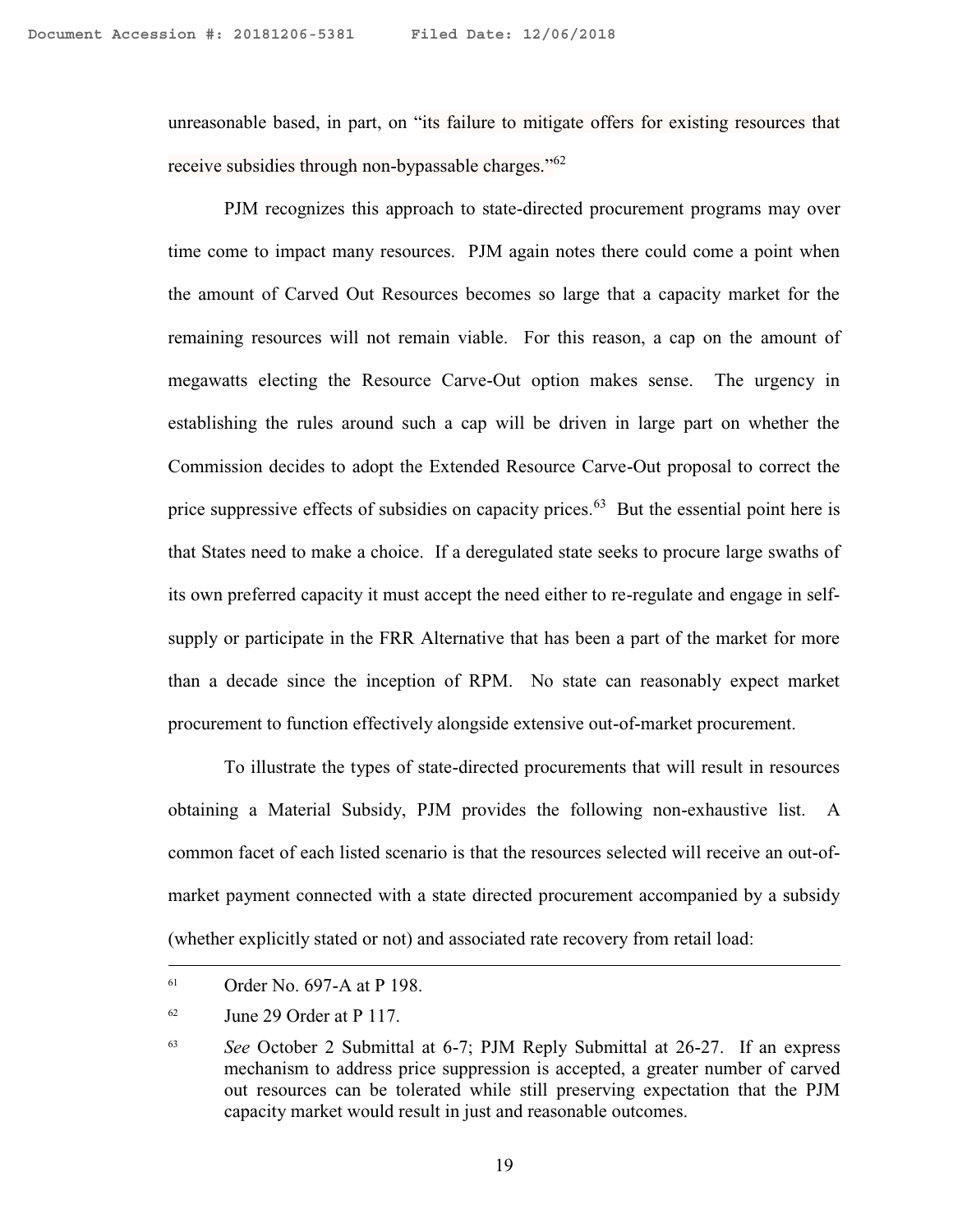- State directs procurement of capacity from a specific resource because it does not want that unit to retire;
- State directs procurement of capacity from a specific clean energy resource because it values clean energy. The payment to the resource may or may not include explicit additional payments for the clean energy attributes of the resource;
- State directs procurement of capacity from a specific resource for any other attribute it values. The payment to the resource may or may not include explicit additional payments for the desired attributes of the resource; and
- State directs a request for proposal or an auction to procure resources for one or more attributes. The payment to the winning resource(s) may or may not include explicit additional payments for the desired attributes of the resource.

In each such instance above, retail customers are captive to paying for preferred resources at a wholesale rate higher than what the market would deliver. In each instance above, the Material Subsidy defeats the intended operation of the market. Resources selected in these scenarios will, subject to materiality thresholds, be considered Capacity Resources with Actionable Subsidies and will be subject to the MOPR (at a resource-specific or default floor price) or they can select the Resource Carve Out. It bears repeating,  $64$  that a resource is eligible for the Resource Carve Out *only* if is subject to MOPR in the first instance.

The above examples illustrate "state directed procurement" scenarios seeking to compensate resources for preferred social or environmental attributes recognized by state policy but not recognized by the PJM capacity market. These procurements will be subject to MOPR and qualify for the Resource Carve Out. Conversely, a voluntary bilateral transaction for capacity and/or other attributes that is not state-directed and/or

<sup>64</sup> October 2 Submittal at 14.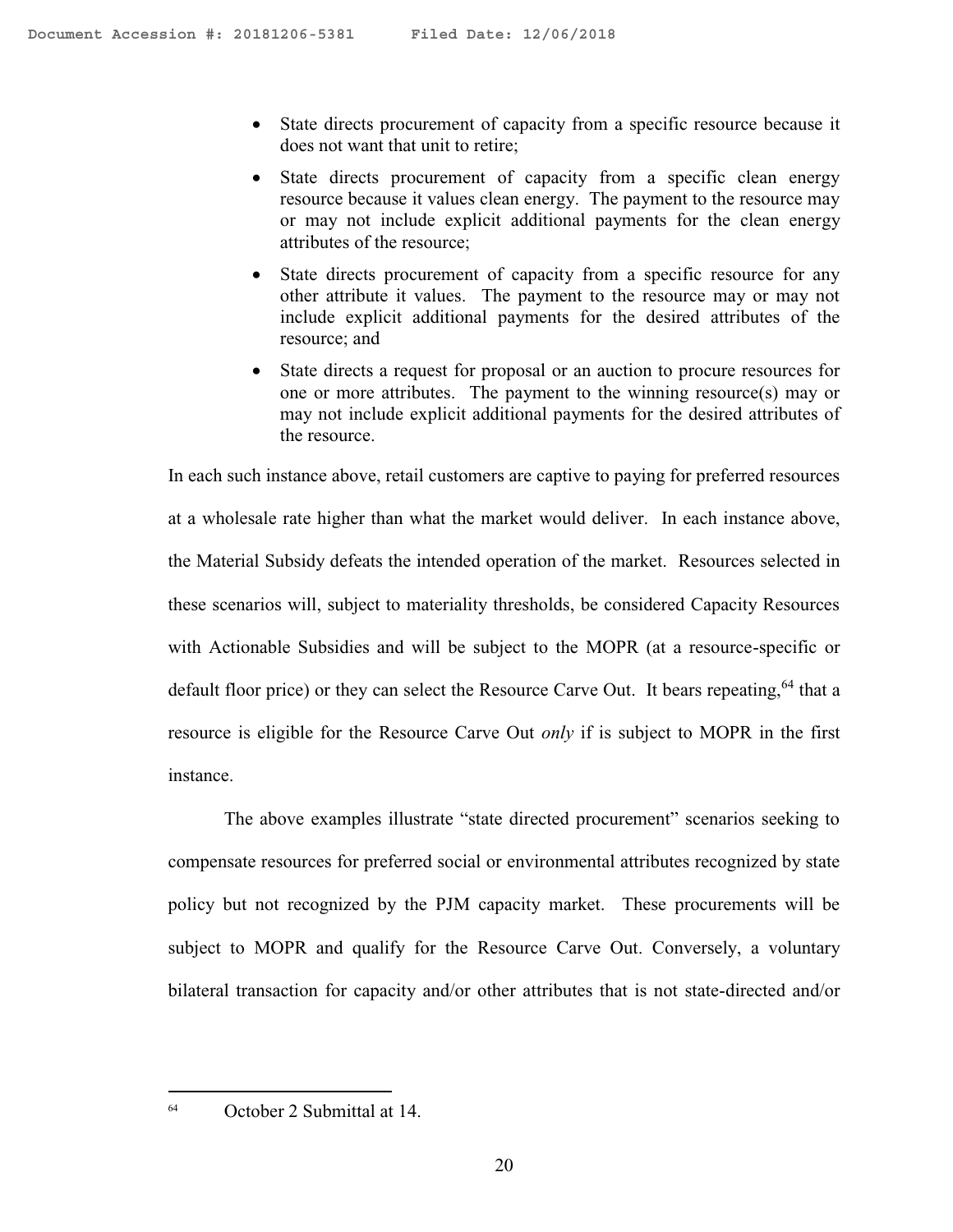that does not result in a non-bypassable charge to consumers would *not* be considered a Material Subsidy and not trigger MOPR (or accordingly the Resource Carve Out).

Finally, as PJM noted in its initial comments,<sup>65</sup> even if a resource qualifies and elects the Resource Carve Out, any rate it may establish pursuant to a state program to receive compensation for a Commission-regulated, wholesale market product (notably, capacity) will be subject to Commission review and must meet Federal Power Act standards, including requirements prohibiting non-discriminatory rates.

<sup>65</sup> October 2 Submittal at 60-61.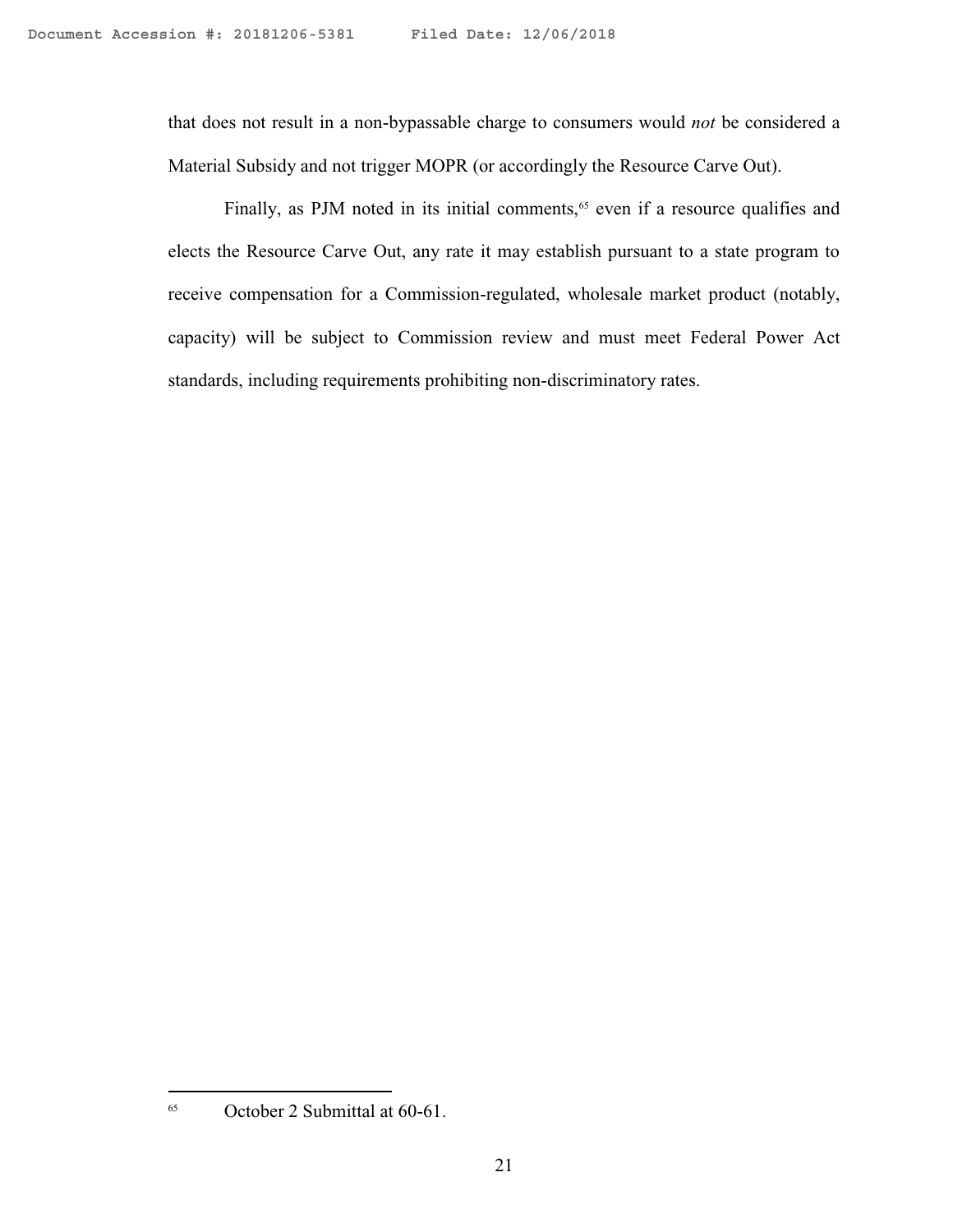#### **III. CONCLUSION**

For the foregoing reasons, the Commission should adopt the PJM proposal along with the accompanying pro forma tariff sheets for implementation through a compliance filing in time for the August 2019 Base Residual Auction.

Respectfully submitted,

Craig Glazer Vice President – Federal Government Policy PJM Interconnection, L.L.C. 1200 G Street, N.W., Suite 600 Washington, D.C. 20005 (202) 423-4743 (phone) (202) 393-7741 (fax) *Craig.Glazer@pjm.com*

Jennifer Tribulski Associate General Counsel PJM Interconnection, L.L.C. 2750 Monroe Blvd. Audubon, PA 19403 (610) 666-4363 (phone) (610) 666-8211 (fax) *Jennifer.Tribulski@pjm.com*

*/s/ Paul M. Flynn* Paul M. Flynn Ryan J. Collins Wright & Talisman, P.C. 1200 G Street, N.W., Suite 600 Washington, D.C. 20005 (202) 393-1200 (phone) (202) 393-1240 (fax) *flynn@wrightlaw.com collins@wrightlaw.com*

Chenchao Lu Counsel PJM Interconnection, L.L.C. 2750 Monroe Blvd. Audubon, PA 19403 (610) 666-2255 (phone) (610) 666-8211 (fax) *Chenchao.Lu@pjm.com*

#### *Attorneys for PJM Interconnection, L.L.C.*

December 6, 2018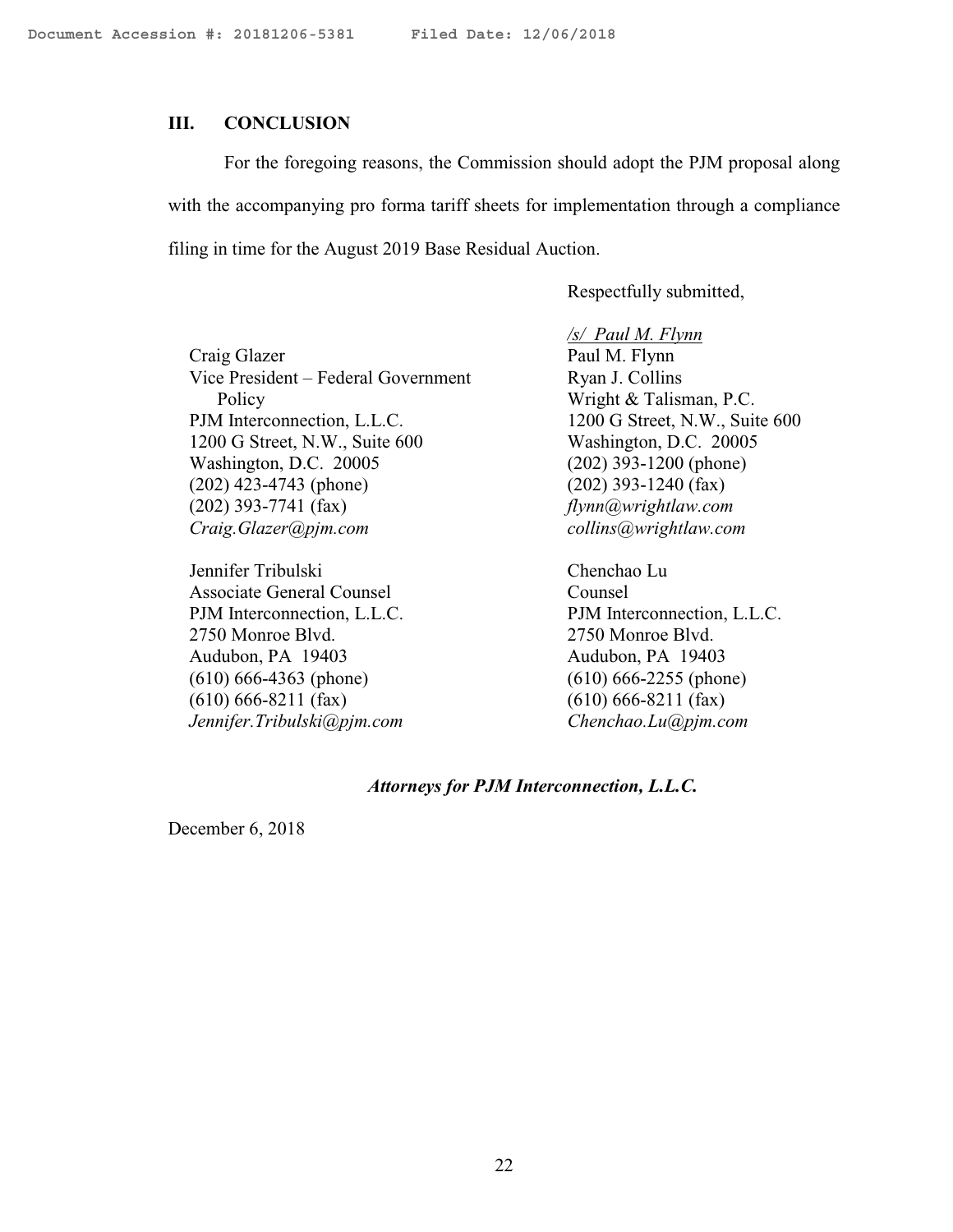# **CERTIFICATE OF SERVICE**

I hereby certify that I have this day served the foregoing document upon each person designated on the official service list compiled by the Secretary in this proceeding. Dated at Washington, DC, this 6th day of December 2018.

> */s/ Ryan J. Collins* Ryan J. Collins

**Attorney for PJM Interconnection, L.L.C.**